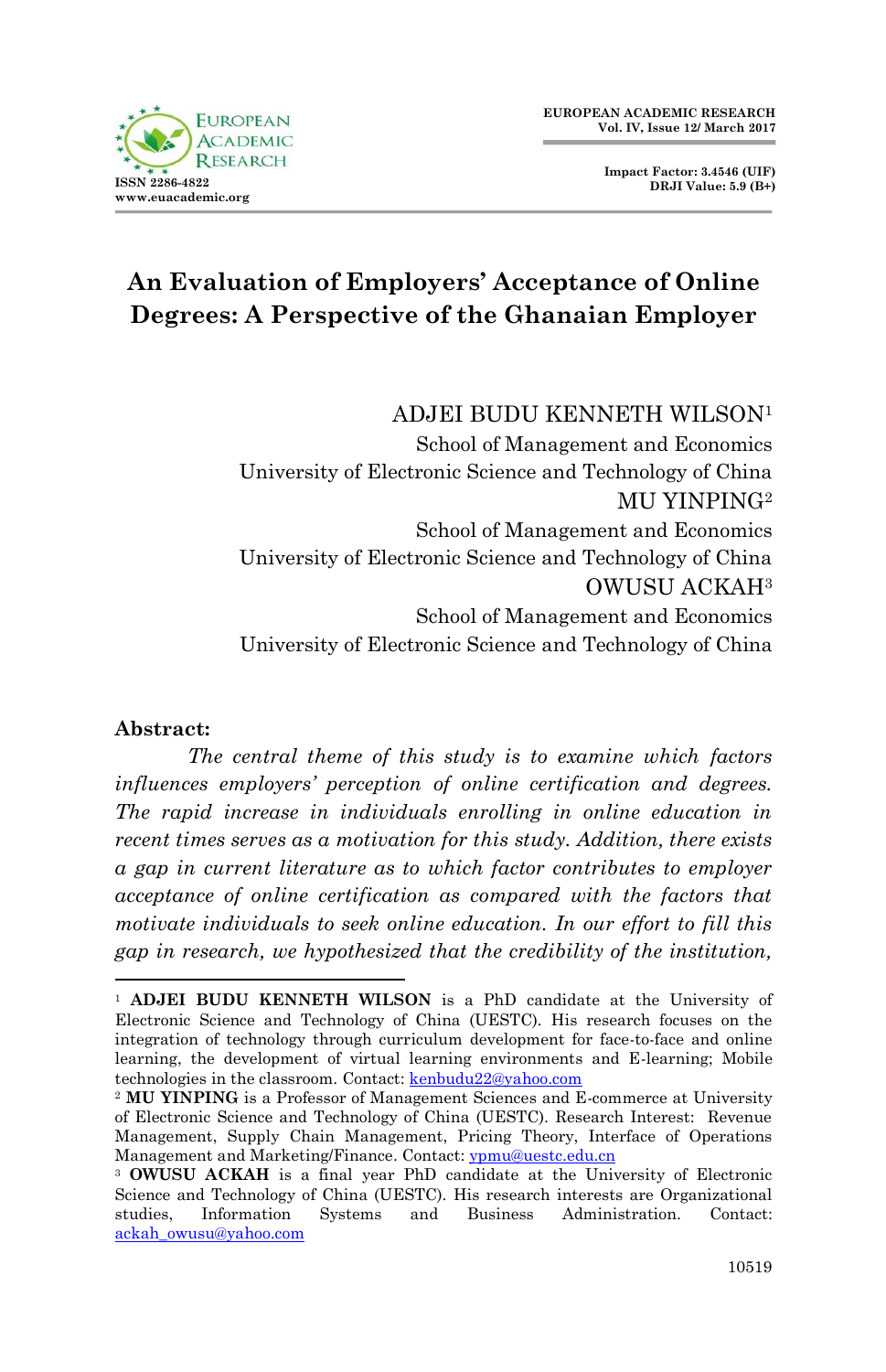*information quality, and actor interaction had a positive impact on employer perception of online certification or online degrees. The partial least square structural equation modelling approach is adopted to test the empirical relationship between the various variables and the dependent variables. In addition, the t-statistics is used to test the hypothesis. Although the r-square shows a significant relationship between the latent variables examined and employer acceptability of online education and certification, it can be deduced that the effect of the credibility of the awarding institution is deemed to be much significant as compared to information quality and students interactions and collaborations. The result obtained from this study suggest that it is incumbent on individuals that plan to enrol in Elearning or online degree programs consider the credibility and reputable of institutions awarding the degree. The finding of this study is expected aid instructors as well as higher education providers in structuring degree programs that will guarantee graduates of enough and successful employment opportunities after their studies, in terms of its information or content quality. This will to a larger extent increase their chances of gaining employment after graduation.* 

**Key words**: E-learning, Online Degree, Employer Perception, Partial Least Square, Institutional Credibility

#### **INTRODUCTION**

The rapid growth, development, and adoption of information communication and technology tools and mechanisms have transformed the manner in which organizational activities are conducted in past decades. These changes have uttered the nature of most organizations including the educational sector. Organizational structure, culture and business models have seen significant changes as a result of the development of ICT integration in organizational activities. Addition the need for higher educational institutes to catch up to new markets in a relatively cost-effective manner as compared with the setting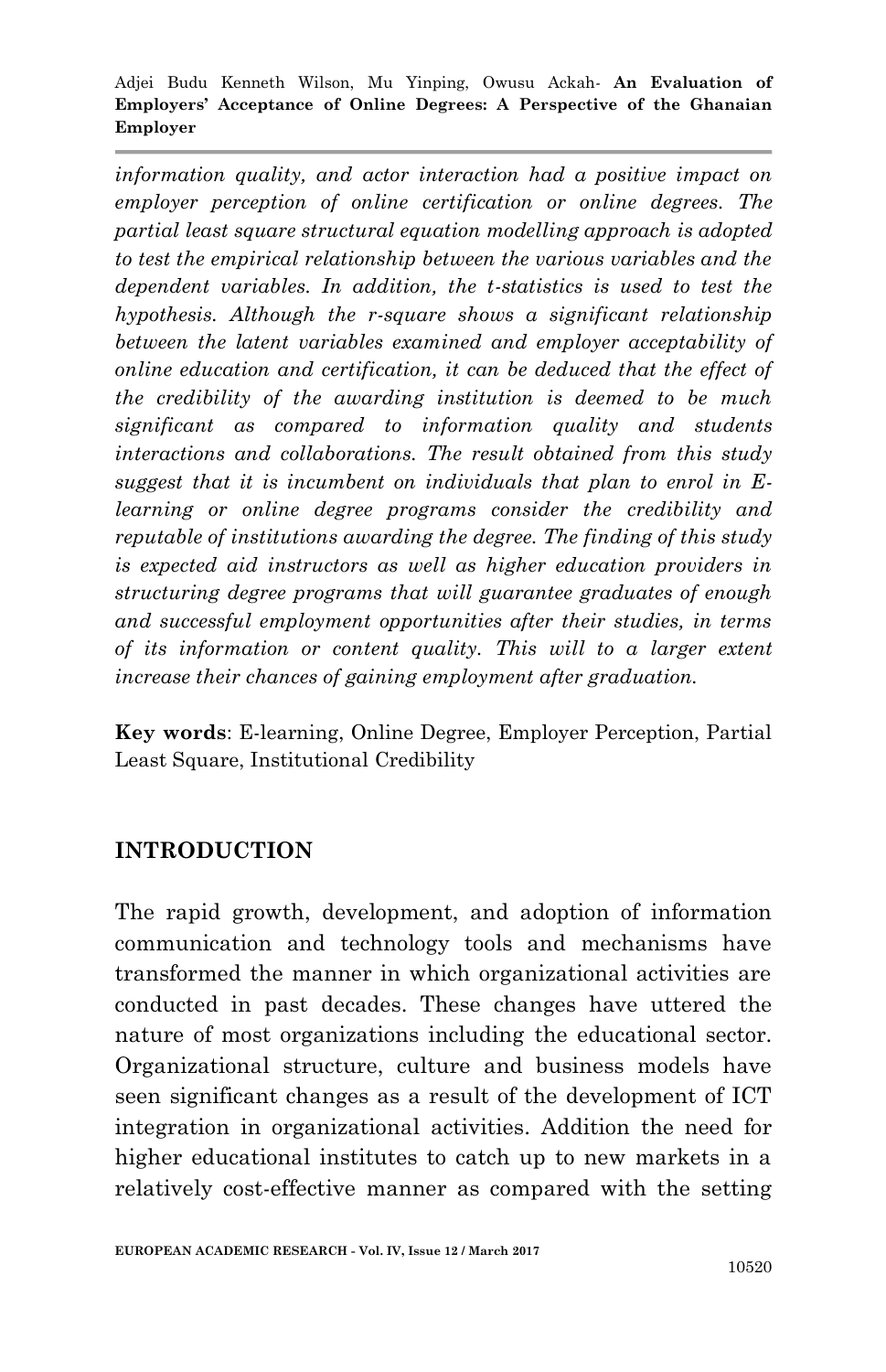up traditional university campus in spatial locations has given birth to an education era known as education 2.0 or electronic learning (E-learning). E-learning can be defined as a vibrant and an instant mode of learning through the use of internet to increase the quality of learning by providing learners with accessibility to technologies and services, coupled with distant exchange and teamwork. (Docimini & Palumbo, 2013; Jeong & Hong, 2013). The introduction of E-learning principles, mechanisms and strategies has enabled universities or institutions of higher learning, mostly, to present individuals with an alternative or complementary mode of learning (Bates, 2001). With E-learning, learners have increased access to quality programs and are always connected to teachers and colleague students. Students may also benefit with the advantage of having the opportunity to interact will fellow students, participate in online discussions which are considered to be more inclusive and productive as compared to lecture room debates which provides relatively less opportunity for participation.

E-learning has been seen as an opportunity for people all categories of learner to keep up with the transformations in the global trend of knowledge acquisition, particularly in this modern era of internet. It comes with a host of advantages such as being economical, flexible, and easy to deliver without the constraints of time and distance (Carey & Blatnik, 2005). Thus, E-learning is considered as an attractive alternative and complementary educational delivery system to the existing conventional form of knowledge delivery in both developed and developing economies. A study conducted by Columbaro & Monaghan (2009) revealed that a growing number of people were seeking various online degrees in undergraduate, graduate and post-graduate programs in 170 accredited institutions of higher learning in the United States of America. Furthermore, the growing trend in E-learning has made this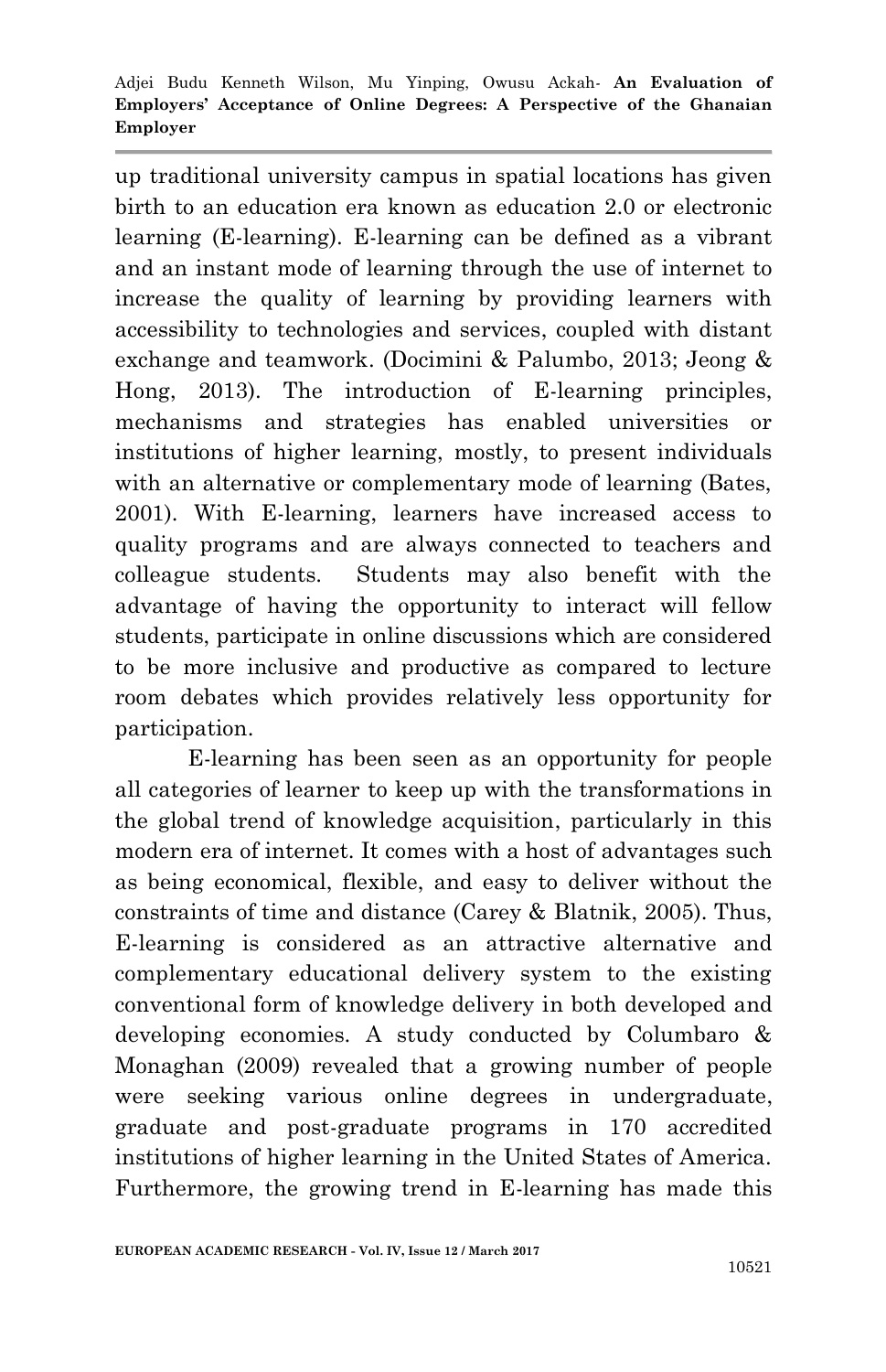educational model an alternative training and development stream (Mihartescu et al, 2010).

Although electronic or computer-networked mediated learning has been an acceptable medium of educational delivery in most developed countries, it can be seen that most developing countries are undertaking various forms of initiatives to integrate this innovative educative instruction strategy into their mainstream educational systems. This is influenced and facilitated by the rapid penetration of information telecommunication technology (ICT) and internet usage in developed, emerging, developing economies. According to Ambient Insight's 2011-2016 forecasts, the growth rate for self-paced E-Learning in Africa is 15.2%. Revenues reached  $$250.9$  million in 2011 and will more than double to  $$512.7$ million by 2016. E-learning is believed to have huge potential for governments struggling to meet a growing demand for access to education while facing an escalating shortage of teachers (UNESCO, 2006). International NGOs and other developing partners continue to support the integration of ICT across all levels of education across developing countries, in particular, with increased funding and direct involvement and deploying learning technology in their educational systems. For example, in January 2012, the African Development Bank approved a \$15.6 million grant, to help strengthen the capacity of the African Virtual University As of 2012, it had 31 active higher education partners across Africa. It also intends to use the new funds to develop 12 new E-Learning centres across Africa.

Another factor influencing the increased enrolment in online education is the demand for continuous learning and development of employee skills by organizations in this era of continuously changing business environment, coupled with macroeconomic factors requiring organizations to be competitive and to be able to withstand the growing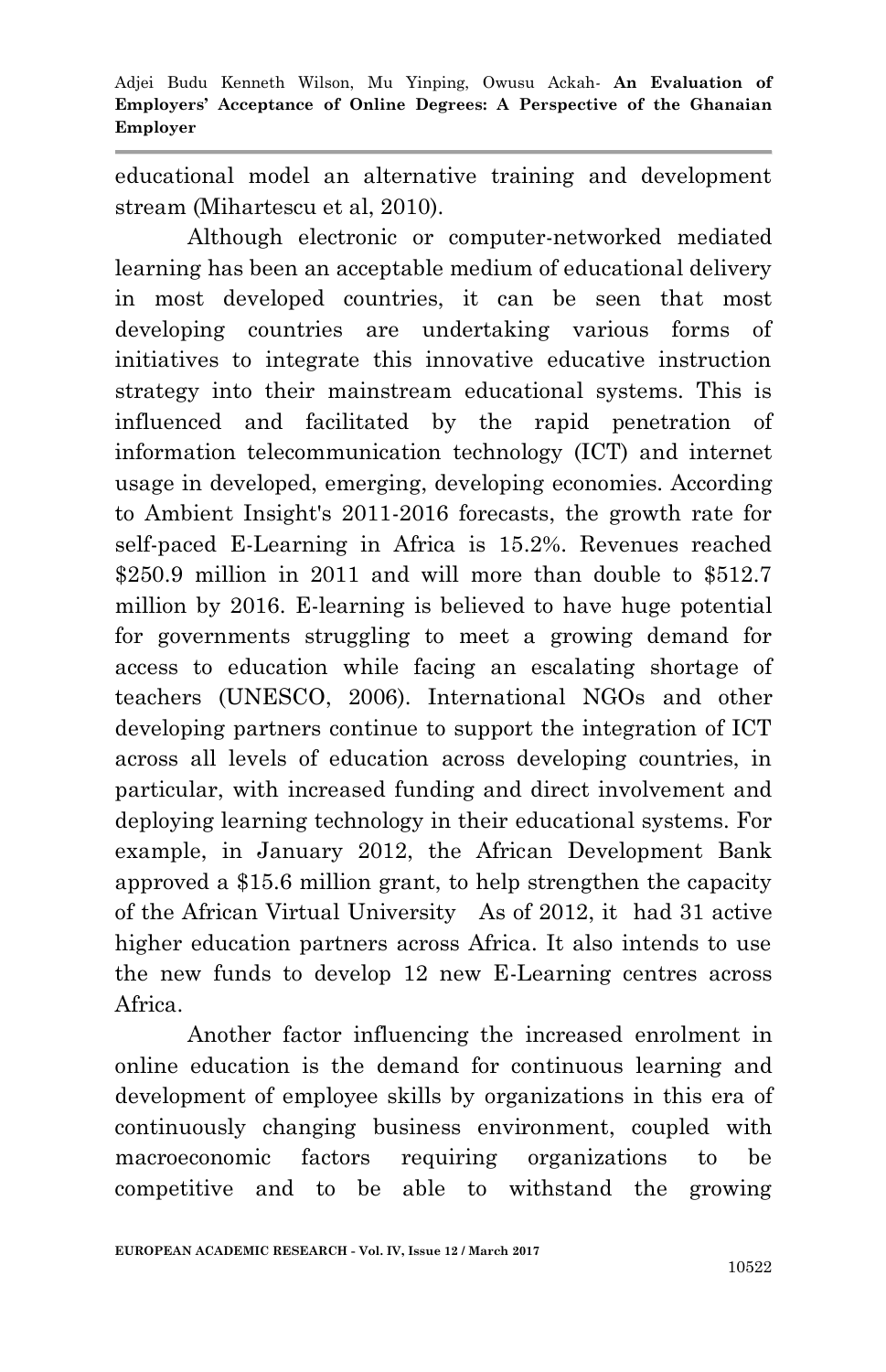competition and changing business dynamics. Since employees serve as the lifeline of organizations, there is the need for a continuous improvement of employee skills to augment their human capital. Because a more competent set of employees impacts positively the performance of any organization, thus, mitigating risks (D'Aveni et al., 2010; Ferrell and Hartline, 2011; Marsh, 2014). In another dimension, new entrants or individuals who seek employment needs to have adequate set of skills and knowledge, due to the fact that current dynamics in the business and organizational structure calls for a new breed of a workforce capable of holding the forth towards economic growth and transformation in all sectors of an economy.

To enhance their competitiveness and employability on the job market, higher educational graduates must possess four specific attributes namely; personality, metal-skill, intellectual and job-specific, according to Finch et al (2016). Their study further proposed that these personal attributes must be combined with integrated dynamic capabilities to enhance the above-mentioned individual attribute. Also, a survey conducted by Hart Research Associates in 2010 to suggests that 91% employers are expecting their employees to take on one or more responsibilities and to use a broader set of skills than in the past, 90% expect that employees work harder to coordinate with other departments that in the past, 88% agrees that for them meet its target objectives, employees needs higher levels of learning and knowledge to enable them to meet the ever increasing complexity of issues confronting them in the workplace.

However, despite the seemingly growing trend of Elearning, the current body of literature or knowledge focuses mostly on E-learning adaptation and acceptability of electronic learning by individuals and other stakeholders, with relatively little focus being placed on the outcomes of the certifications of the various E-learning initiatives. There is the need to focus on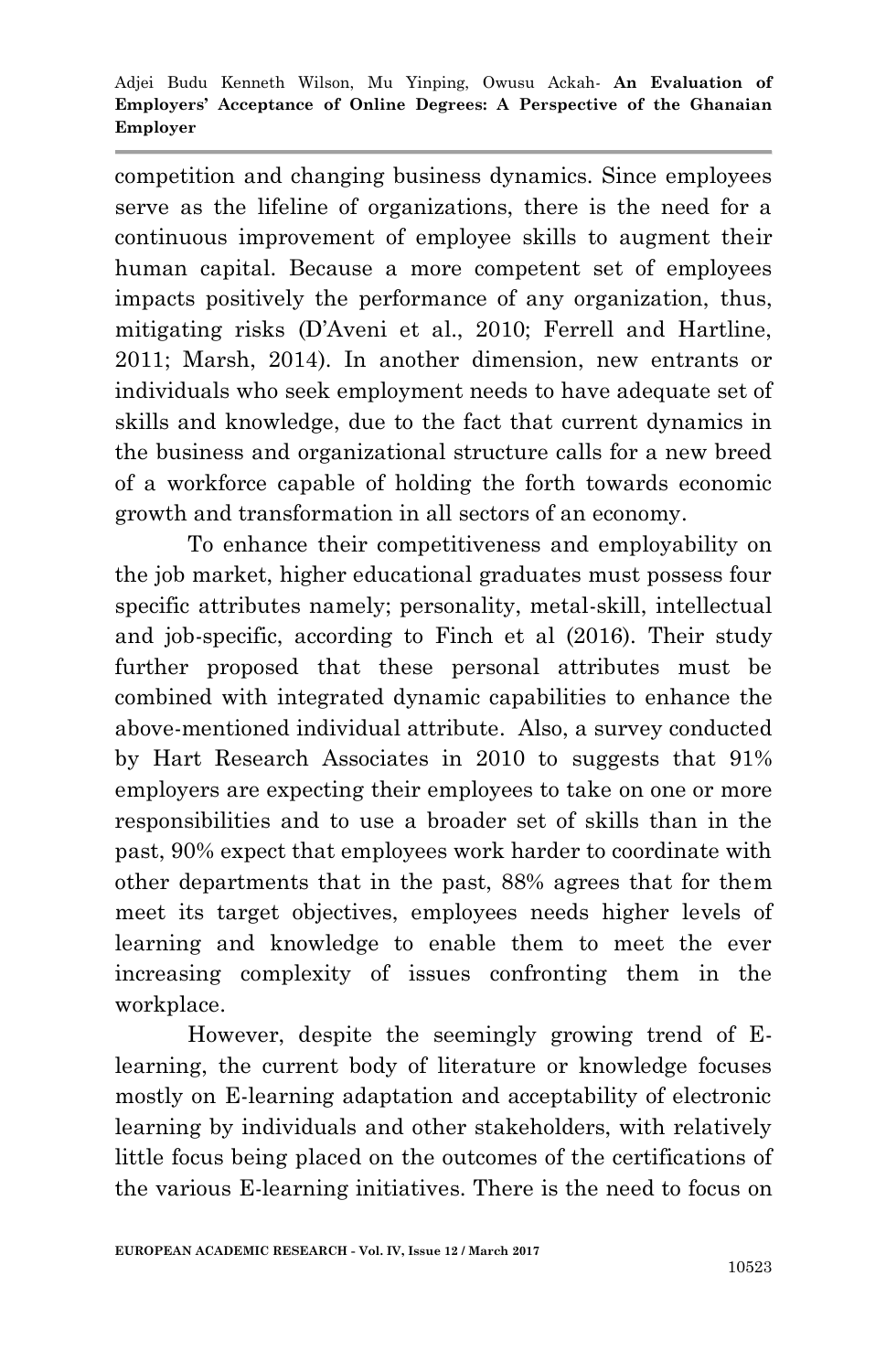factors that affect employers' perception and acceptability of online or E-learning programs degrees. A study by the Cleveland State University in 2009 established that human resource managers are increasing having negative perception of online degrees due to the existence of unaccredited institutions known for offering and awarding degrees to "anyone with a full wallet". A study by Raj and Alawneh (2010) suggests a general perception among employers, parents, and students that oncampus degrees are preferred to off-campus due to diverse reasons such as real face-to-face experience, interaction between students and students and students and instructors, and the accessibility to learning materials such as laboratory equipment etc. Consequently, there was a high degree of reluctance to accept distance or online education as an alternative to the conventional face-to-face mode of educational delivery. Adams (2008) revealed that face-to-face classroom experience, the reputation of the institution for rigor and mentored learning experiences where the main stumbling blocks for regarding online degrees or certificates as having the same value as classroom degrees.

Therefore, irrespective of the fact that and the overwhelming support and endorsement of E-learning by all stakeholders of higher education in most developing countries, online education may not represent a an appropriate alternative for obtaining oe safeguarding a job in the labor market (Adams & DeFleur, 2006; Chaney 2002; Levin, 1997; Russell, 2004; USU, 1999). Richard Bayer chief operating officer of the Five O'clock Club, a national career counseling, and job placement firm based in New York, "advises clients not to mention it if they earned degrees online because such degrees are often seen as less prestigious" (Russell, 2004).

This study intends to investigate employers' perception towards the credibility of degrees that are earned through online instructional mode of educational delivery and to gain an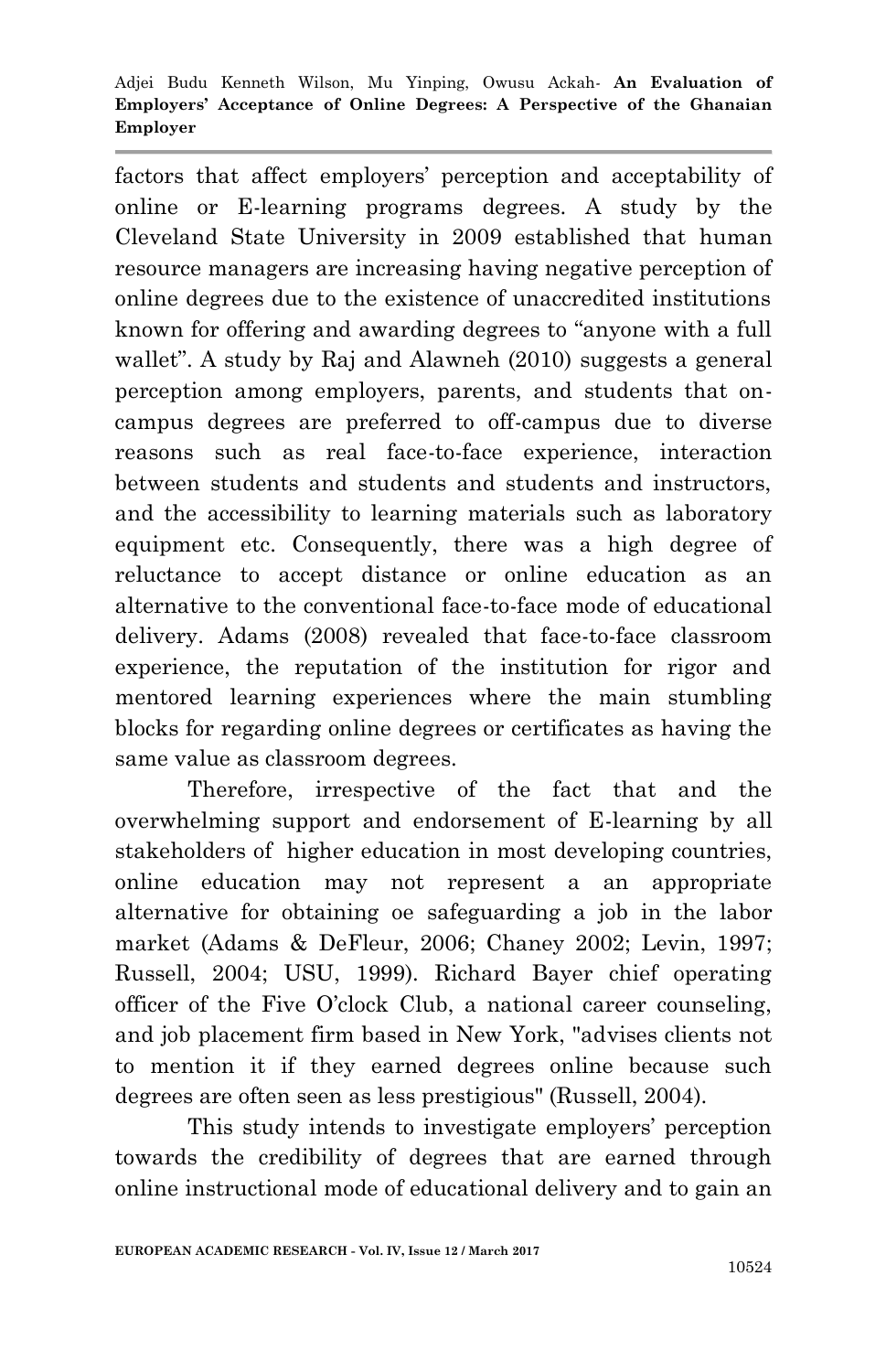insight into what they perceive as the factors influencing the acceptability credibility and acceptability of online or Elearning degrees. In other words, to what extent would an organization accept and employ graduates from online accredited programs as compared to graduates from the conventional classroom or face-to-face mode of delivery. This would enrich both individuals' and organizations' understanding, and have them adequately informed with regards to making relevant decisions in relation to either the pursuance of online degree on the individual's side and acceptance of an employee with online certification on the part of the organization.

It is imperative to note, that the system of institutions of higher learning are somewhat complex where one side may not know what the other side is doing at a particular point in time. Promoters of E-learning mode of learning may not be the exact group of people raising questions about how it's done. Higher education providers know that the effective delivery of E-learning programs demands sophisticated approaches and designs (Hara, 2000; Motteram & Forrester, 2005). Therefore while higher education institutions endeavor to offer more programs through E-learning, This study perceive employers from all sectors of the economy have a different perception of have degrees earned through E-learning or online as compared to those that earned through the conventional face-to-face mode of teaching and learning. Four contributors strike me as playing a part in creating this image.

The study is conducted in Ghana to examine the perception of employers or organization about online degrees certification and their employment propensity. The choice of Ghana emanates from the fact that it is developing country that has witnessed a rapid increase in the adaptation of internet usage and a growing number of accredited as well as unaccredited online degree awarding programs, from the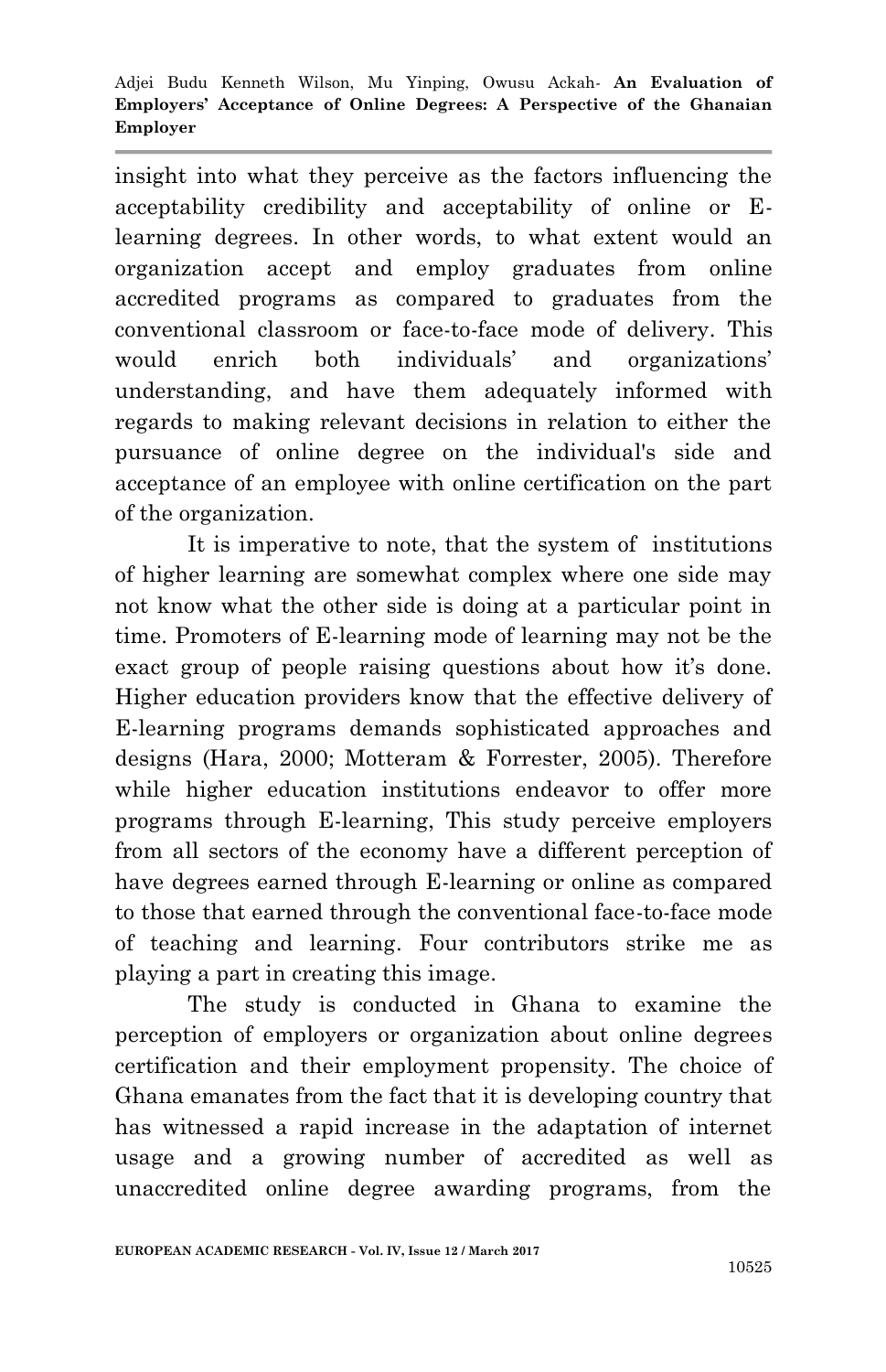bachelors level to as high as doctorate. Aside from this study contributing to the growing body of knowledge in the field of online or E-learning, it enables researchers to have a deep insight and understandings of organizational perception of online certification in an emerging or developing economy with its associated complex socio-economic dynamics. The remainder of the study is arranged as follows, section 2 discusses the theoretical background and hypothesis of the study, section 3 focuses on the research design and methodology of the study, section 4 focuses on the empirical analysis and section 5 discusses findings of the empirical study and conclusion.

# **THEORETICAL BACKGROUND AND HYPOTHESIS**

### **Credibility of Awarding Institution**

Institutions awarding offering programs through E-learning or online have become increasingly popular over the past few years, much to the dismay of many academics (Barr & Miller, 2015), though there have been questions regarding the integrity of these institutions. This apprehensiveness is caused by the bad reputation, apparently, these for-profit online institutions have acquired from their unethical practices including; inappropriate marketing practices, exorbitantly high tuition fees, extremely-exceptional student outcomes, and high loan default rates (Barr & Miller, 2015; Rosenthal, 2012; Monsters, 2010). According *to (Adams, 2008; Ezell & Bear, 2005; Karl & Peluchette, 2013 yet to cite ),* employers are skeptical about the reputation and credibility of online degree awarding institutions, and raised concerns that has to do with diploma mills generating fraudulent degrees

Some researchers admit that this negative image of Elearning or online degree awarding institutions does not portray and depict an entire picture of institutional quality (Barr & Miller, 2015; Blumenstyk, 2008). This argument is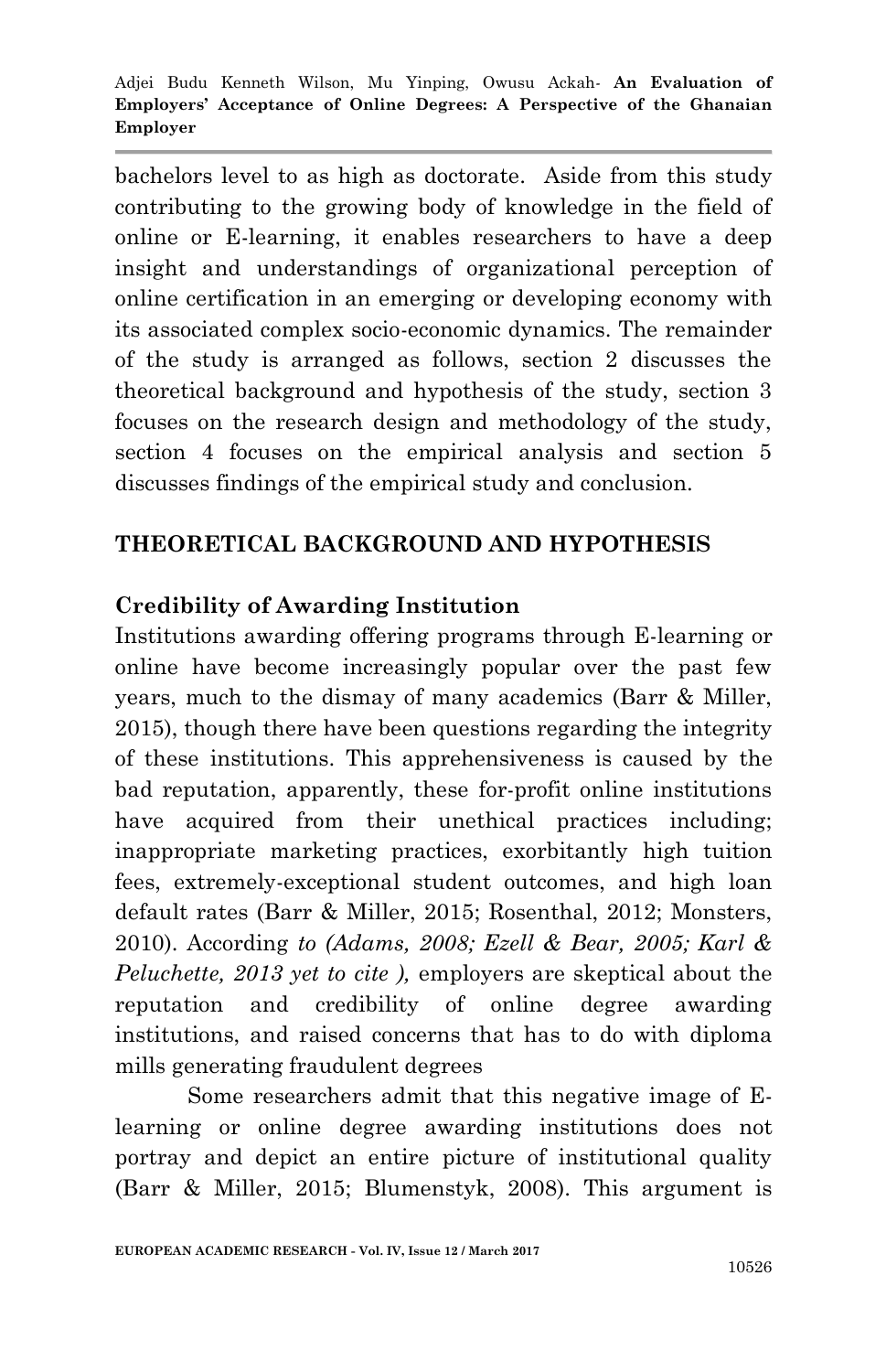supported by Schulte et al (2012), who believed that each online degree awarding institution is unique and, therefore, cannot be judged as part of a group. According to Barr and Miller (2015), online institutions are uniquely placed to approach the learning process from a technological perspective. They believe that online degree awarding institutions have an unprecedented access to various technological modalities that does not only enhance learning but surpass traditional institutions in terms of quality. This is because, online degree awarding institutions devote time and energy into creating a strong sense of community among their online learners through the use of connectedness, interdependence, and socialization because they understand that connected students are satisfied and committed set of learners. (Barr & Miller, 2015). Most significantly, there should be a national and institutional policy framework and practices that ensure that the guiding principles of E-learning implementation are strictly adhered to. This will guarantee the integrity and the credibility of the institution and that awarding of online degrees or certification is not compromised. For instance, stakeholders of E-learning or online learning environments needs specialized policies that are geared towards training, mentoring, and evaluating human resources readiness in terms of motivations, attitudes, resistance and skills required in providing E-learning. With respect to human resources readiness, Machado (2007) suggested that before the adoption of E-learning, it is imperative to appreciate the actors or stakeholders' vision, their abilities in implementing policies and strategies that inform Elearning implementation. The policies and strategies would be expected to legitimate the capacity of E-learning participants in terms of motivation. Therefore, the existence of a institutional policy framework marries into how credible an institution is, or has to implement E-learning and subsequently awarding degrees. Thus, the perceived credibility of an awarding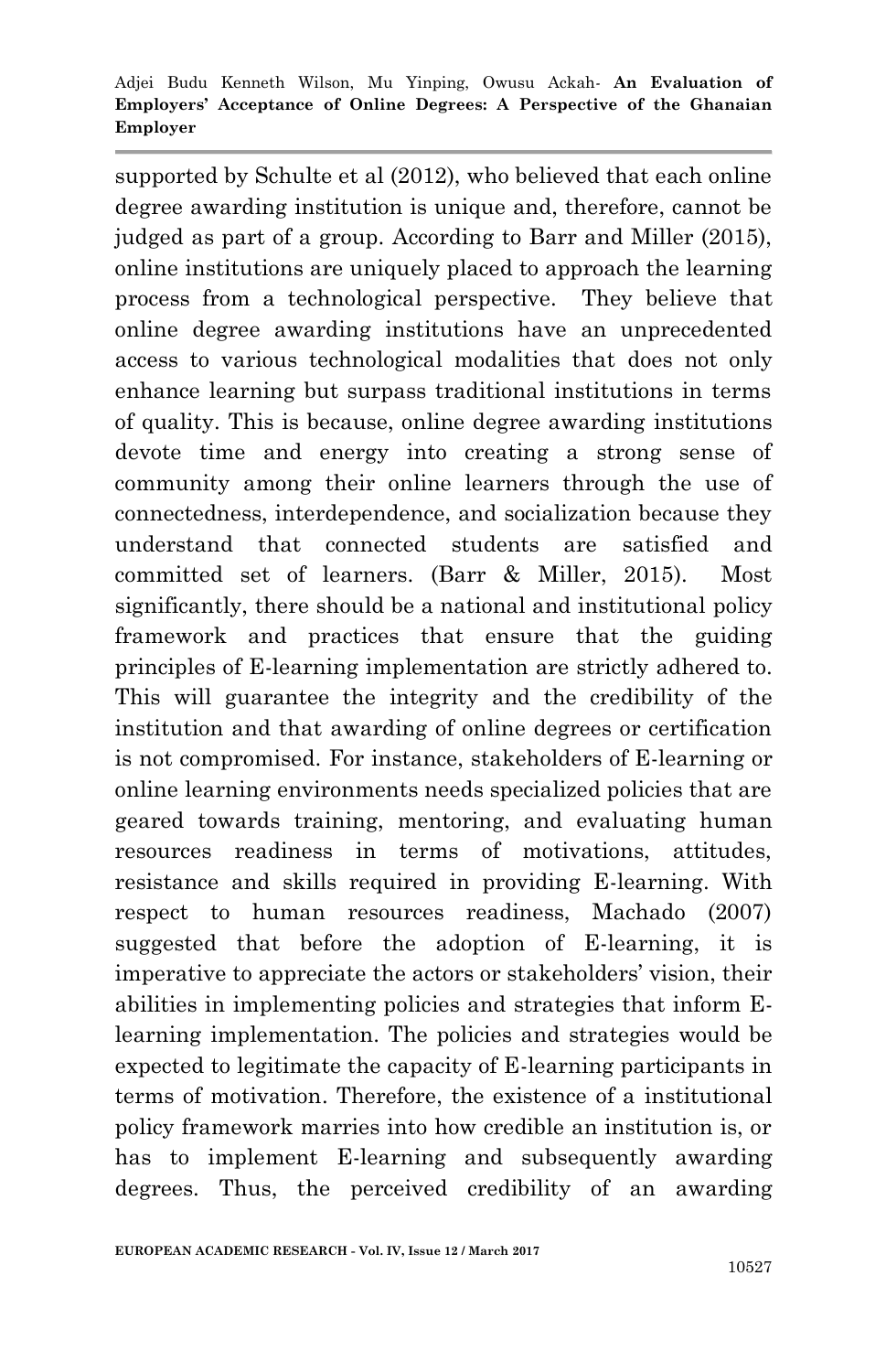institution, value and credibility of employers and other stakeholders of an online learning environment is always of a critical concern.

Shelton (2008), whose focus was on the evaluation of quality online programs, reviewed 13 different articles and studies on quality evaluation of online education programs, revealed that institutional commitment, support, and leadership was the most cited when determining the standards for online programs and degrees. In examining factors that influenced the acceptability of online degrees, Adams (2015) provided evidence to the effect that the credibility of the institution where the degree is earned would determine its acceptability

In addition to enhancing a positive perception of the credibility of the online degree awarding institution*,*  accreditation or the existence of a regulatory authority responsible for monitoring the online education delivery industry must be of prime concern to all stakeholders in education. Benson (2003), in exploring the different aspects of quality that employers consider when evaluating the credibility of an online degree program revealed the quality of accreditation was significantly linked with the quality of an online program. Therefore, to ensure quality assurance and credibility of higher educational institutions awarding degrees or offering courses through E-learning in the United States, there has been the creation of regional accreditors and discipline-specific accreditation organizations such as the Association to Advance Collegiate Schools of Business; responsible for business programs, and the National Council for Accreditation of Teacher Education for education programs and teacher certification in the United States of America. These monitoring and supervisory organs undertake these appraisal and assessment processes using different forms of criteria and benchmarks such as the online degree awarding institution's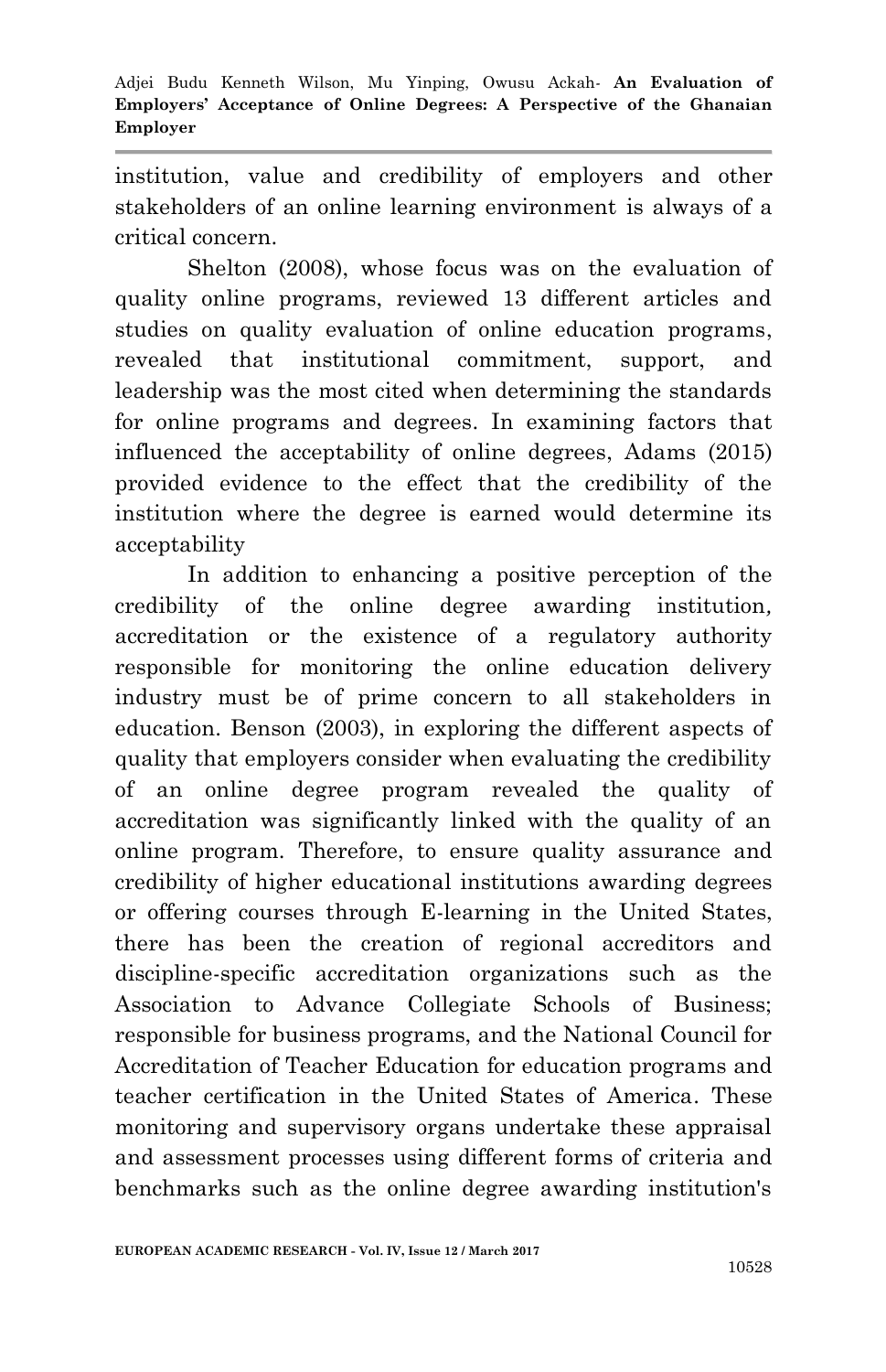self-study report, which demonstrates that established standards such as faculty credentials, financial capability, student satisfaction, and the achievement of learner outcomes) have accomplished. The accreditation bodies have guidelines and standards for evaluation of distance education programs (Howell, Baker, Zuehl, & Johansen, 2007). However, in some cases, there is a lack of public awareness of regulatory bodies assessments reports from accrediting bodies and the variation of standards within a country and across nations are a collective quality assurance concerns. A distance education program that receives an unfavorable review can simply move to another location. Jung et al (2012) report that Distance education in the Sub-Saharan Africa and New Zealand have no or a limited number of regulatory bodies for quality assurance.

Perceptions of the quality of institutions offering E-learning courses and consequently awarding degrees to a larger extent affects employer's decision in relation to employing individuals with online certification. This trend, therefore, calls for an urgent need for positive image building by institutions to gain the needed trust and respect. This will increase individual employment propensity and also enhance the patronage of these various educational institutions running E-learning or online degree programs. Based on the literature above, the hypothesis 1 is formulated;

> *H1: the perceived credibility of online degree awarding institution influences the acceptability of online certification by a prospective employer.*

# **Information Quality**

The quality of instructional course content which is transferred through the course management system of an E-learning program is a relevant indicator of the richness of information and knowledge transferred in the medium. Course content quality is considered as the extent to which course content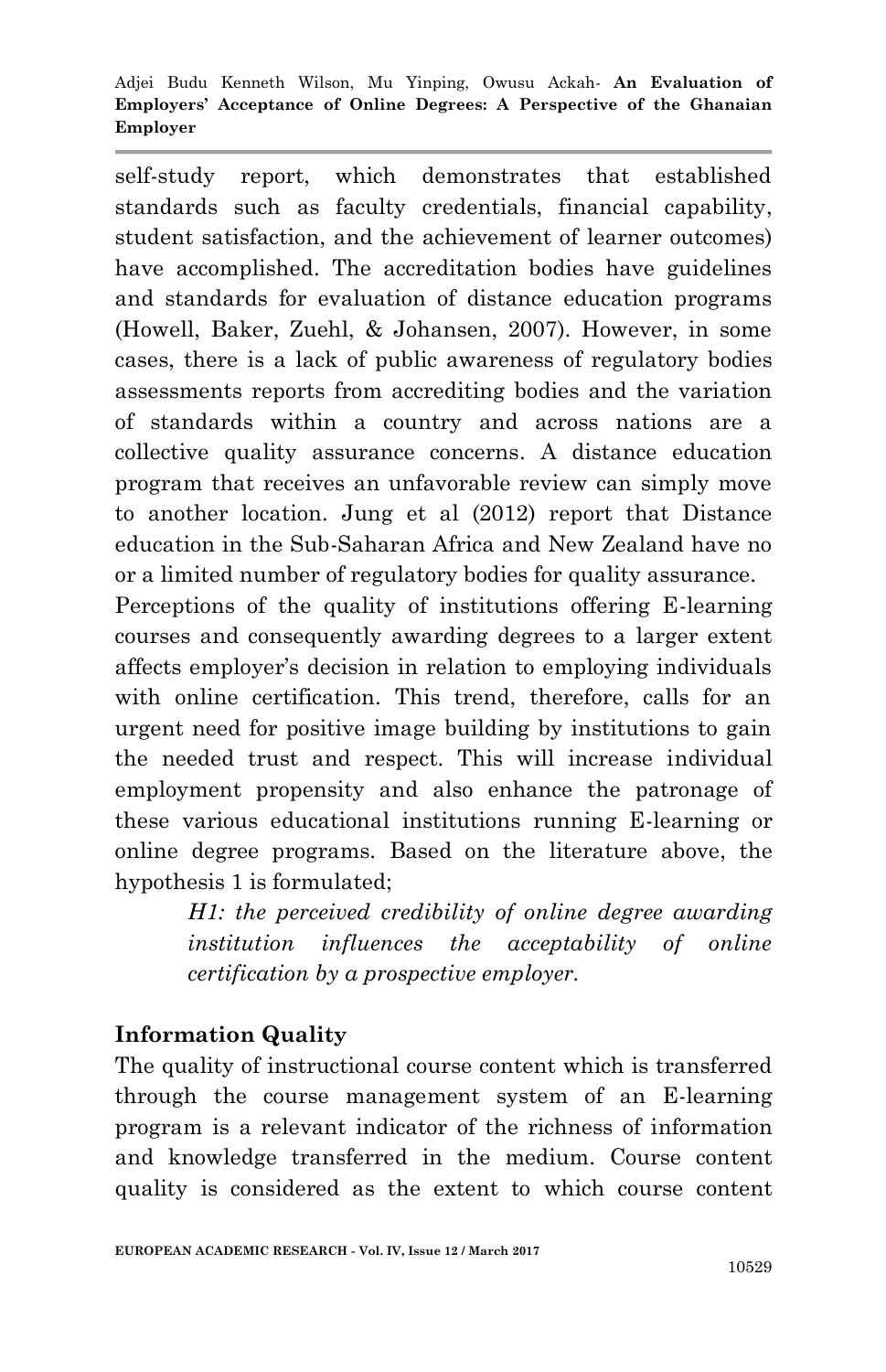management systems are provided with valuable content, concerning defined needs of learners. (Adeyinka & Mutula, 2010). Bernado (2004), also in his study identified enriched content, as one of the positive attributes of online learning when examining attitudes towards E-learning courses for medical students in UNIFEST, Brazil.

Measures of information quality are made up of the completeness, easiness of understanding, security, personalization, timeless, availability, relevance and format of course content of an online degree program delivered through an E-learning management system. Studies previously conducted have indicated that information quality has a positive influence on perceived usefulness and value and credibility of E-learning systems outcomes; That is, certifications that are awarded through these programs (Chen, 2010; Cheng; 2012). Thus the quality of course content is significantly influential on the perception users of E-learning programs have, and subsequently accepting E-learning systems. The process of ensuring an acceptable and standardized level of information quality coupled with competent curriculum developers and instructors of an Elearning or online program is taken seriously in order to guarantee that students obtain maximum outcomes from such programs. Furthermore, instructors or faculty with a positive reputation among industrial players influences the perception of employees and organizations about the quality of information disseminated through a particular online degree awarding institution (Collis, 1995; Arbaugh, 2000; Khan, 2005; Selin, 2007).

Aside the richness of course content and expertise of instructors and faculty, one essential factor is the relevance of the course offered to the corporate and industrial world. The relevance of course and training programs offered is essential if organizations will accept the certificate issued or awarded out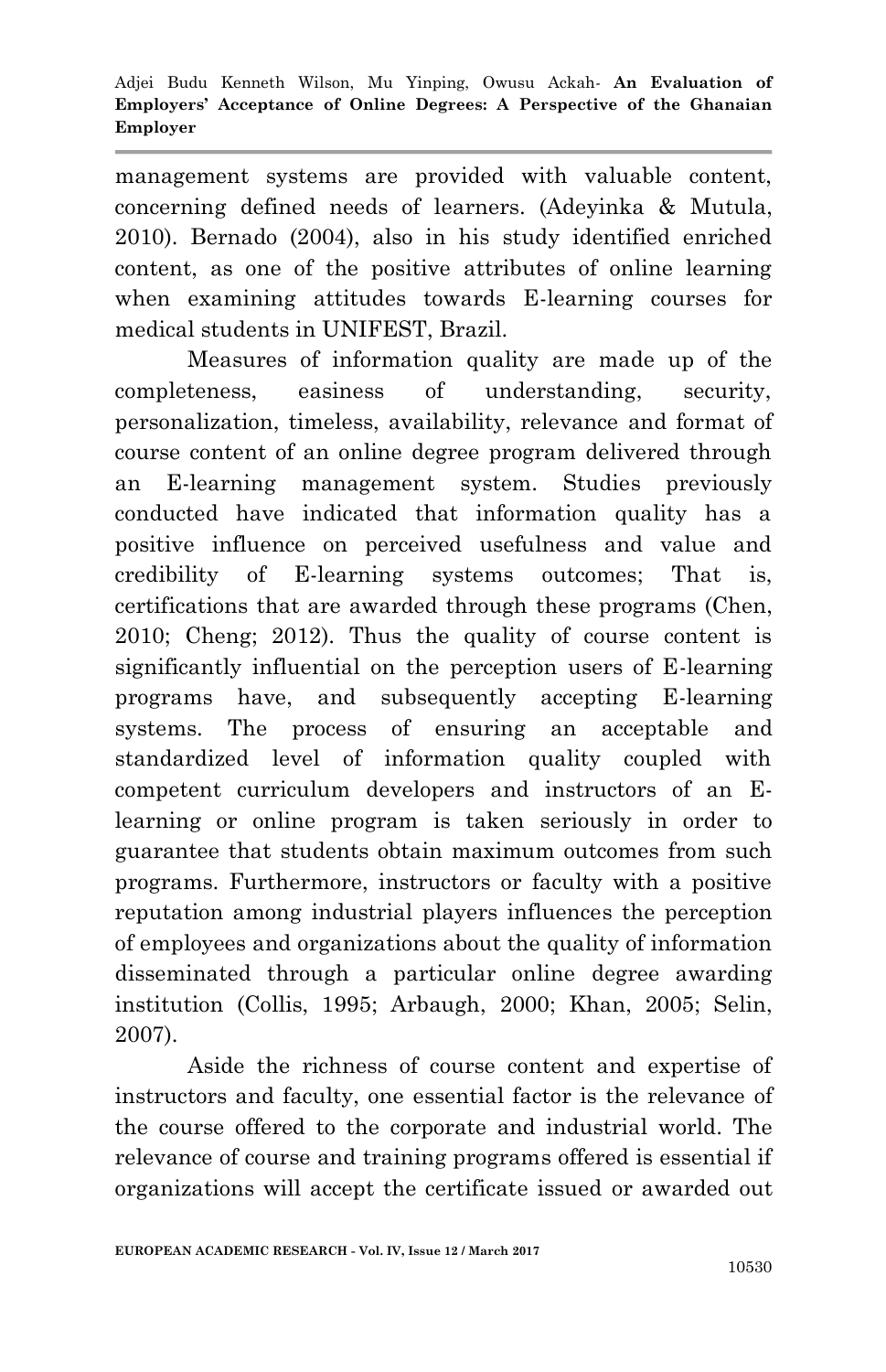by these institutions (Hannerman & Gadner, 2010; Koc & Koncz, 2099; Koc, 2010).

Based on the above, hypothesis 2 is formulated;

*H2: The richness of online training program content influences the acceptability of online degrees or certification by prospective employers.*

### **Students Interaction and Collaboration**

Keith et, al  $(2012)$  in their assessment of quality for E-learning: using the benchmarking approach, stressed that E-learning or online learning must extend modern and current ways of building communities and supporting communication between teachers and students, and between students and their colleagues. Learner-learner and learner-teacher interactions are cardinal and fundamental elements of E-learning in a higher education delivery context. There is growing amount of agreement and acceptance among experts that effective learning is done through dialogue, exchange and collaboration with other actors in the educational web. Collaboration and social learning is progressively being integrated in E-learning environments (Lee & McLoughlin, 2010; Perry & Edwards, 2010). Learners who are not connected geographically can be linked and interact with their colleagues students as well as teachers in real times or within a linked virtual space to share ideas, cooperate, collaborate on assignments, holding discussions, and experience the offer of guidance through the utilization of various ICT and multi-media tools (Anderson, 2008). Addition, (Khan Academy, 2014; Agarwal, 2009) reveals that adaptive assessment technologies are toiler-made to suit learning content, taking into consideration learners' and their interactions with the learning environment. Obviously depicts a significant improvement and advancement from the conventional face-to-face mode of learning and teaching.

Various literatures have identified major influencing factors affecting employers' perception of degrees that are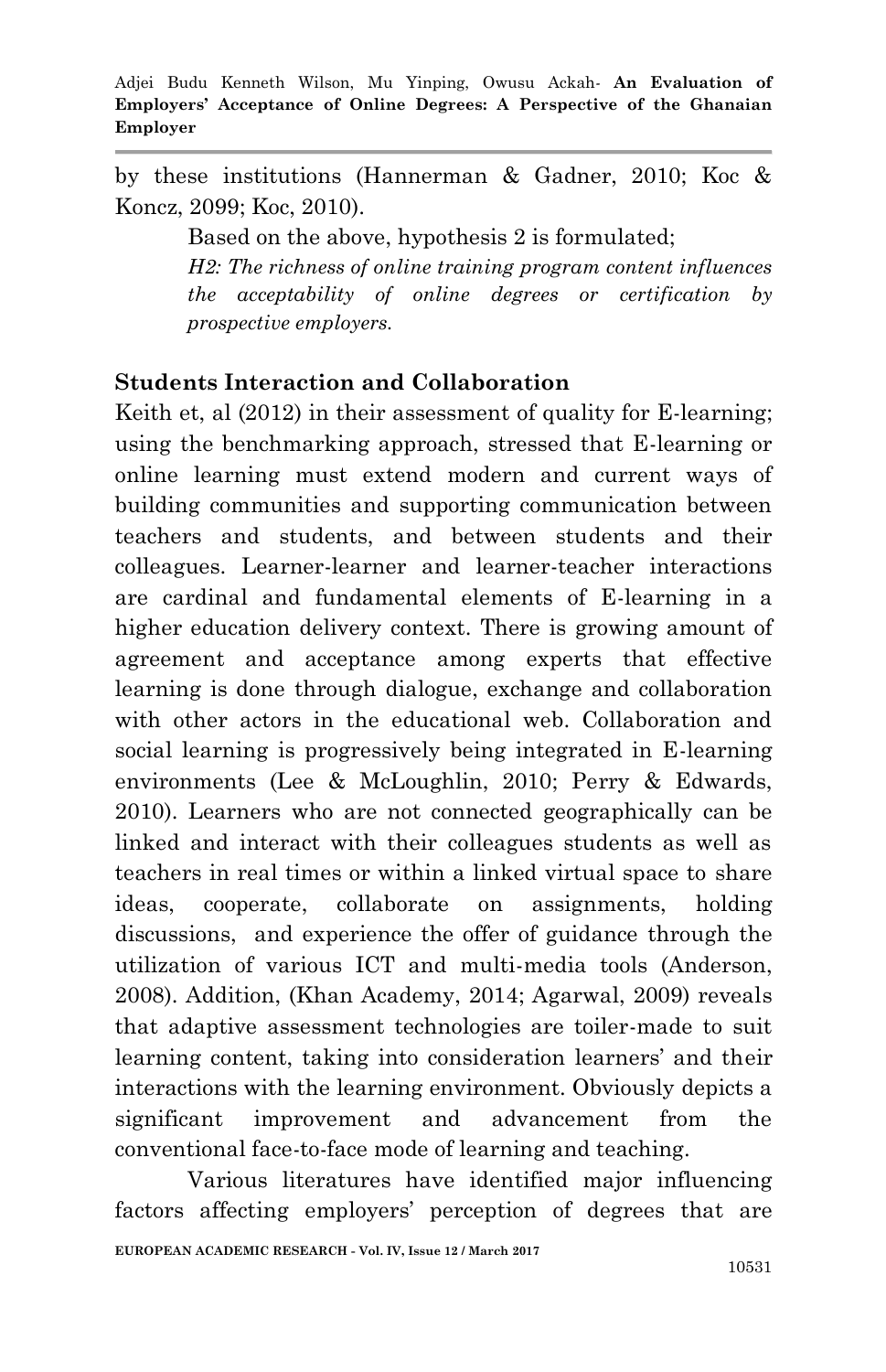earned through E-learning or online learning environments. One of these major concerns by employers is the perceived lack of interactivity (Adams, et al., 2012; Karl & Peluchette, 2013). In most cases, employers or job recruiters are of the opinion that degrees that are awarded through E-learning or online lack social interactions and contact with other participants in the educational web such as students, instructors and administrators (Adams, et al., 2012; Columbaro & Monaghan, 2009, Karl & Peluchette, 2013; Seibold, 2007). Their studies believed ICT tools are not adequately applied in most Elearning environments, and the perception that there is reduced teamwork in online learning environments. Furthermore, classes conducted online do not provide the opportunity for learners to be exposed to team-working as compared to face-to-face interactions amongst actors of teaching and learning. Interactions between students-students, and students-teachers are limited or non-existing; though academic outcome achievements could be equated to campus-based learning environments. Certain aspects of educational involvements such as social interactions and the possibilities for networking is considered to a larger extent limited in Elearning since most certifications are based on papers and writing. Berg (2002), claims that despite the increased use in E-learning, critics have expressed the view that it does not promote interaction between student and instructor and student and student. When online degree awarding institutions are able to provide an enabling environment, it fosters and creates a knowledge pool. It further eliminates the perception of isolation associated with online education as compared to traditional institutions of higher learning (Ellison et al, 2011; Buike & Lento, 2010; Khan, 2005; Selin, 2007). Based on this, hypothesis 3 is formulated;

> *H3: the continuous interaction between actors in the online education ecosystem influences the acceptability of online certification by prospective employers.*

**EUROPEAN ACADEMIC RESEARCH - Vol. IV, Issue 12 / March 2017**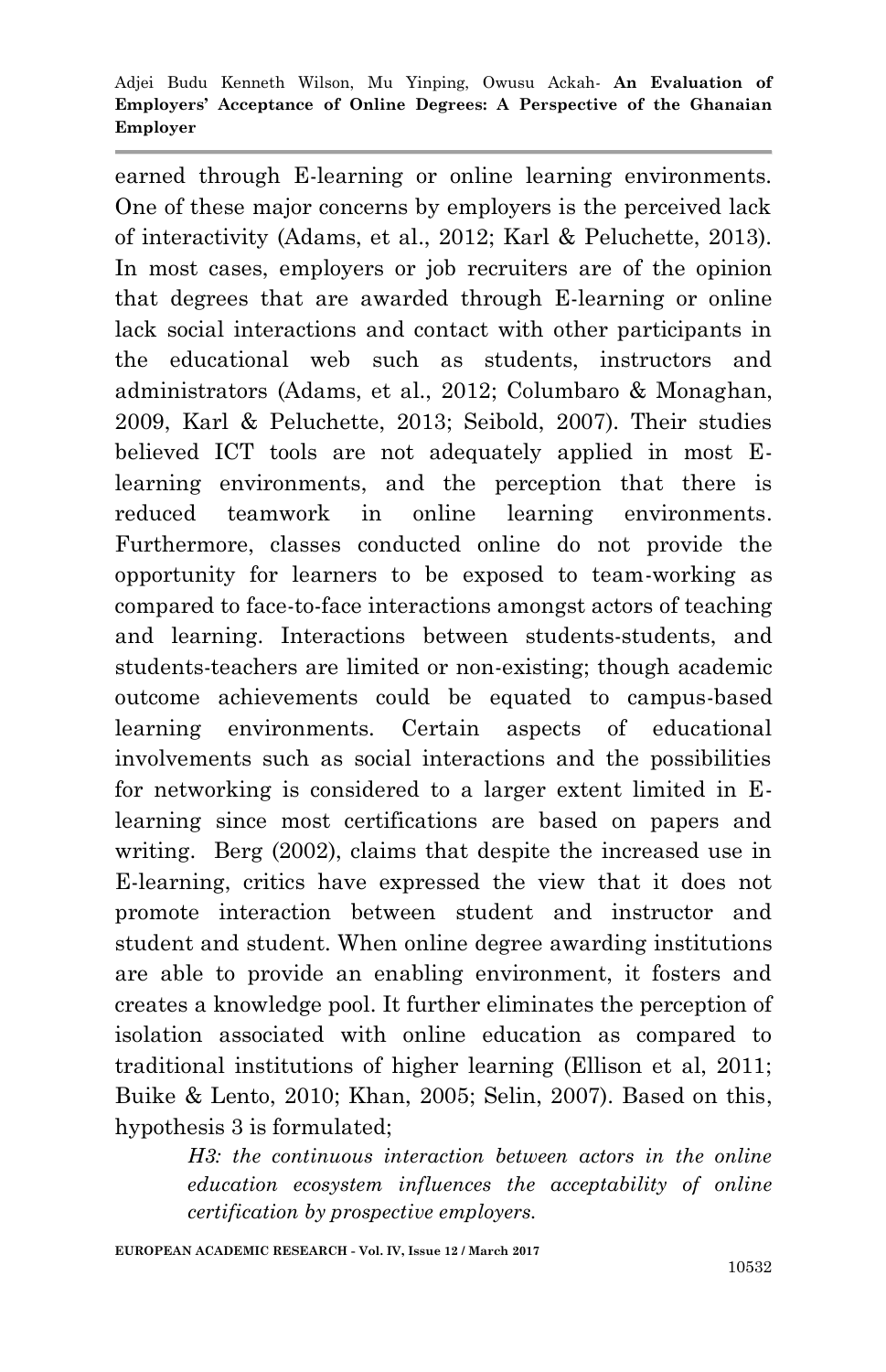

**Figure 1. Research Model**

#### **RESEARCH METHODOLOGY**

This section of the study discusses the research method used for the study. To explore the research question, the mixed methods methodology was used. A mixed method is an approach that combines quantitative and qualitative methods (Tashakkori & Teddlie, 2009). The choice of these methods would enable a thorough examination of the research hypothesis of the study. Data was collected from both primary and secondary sources in a chosen geographical location in Ghana. Because the research question is associated to labour economics, a discipline in social science, the study is intended to efficiently examine both the generality and more specifically views of employers on online degrees and certifications.

### **Data Collection**

The study conducts an empirical analysis to investigate factors identified to be influencing the decisions of employers and organization in relation to the perception and acceptability of online degrees or certification in Ghana. A field survey was used to gather the general reactions from a cross-section of respondents in the Tema industrial area of the greater Accra region of Ghana. Employers requiring employees with a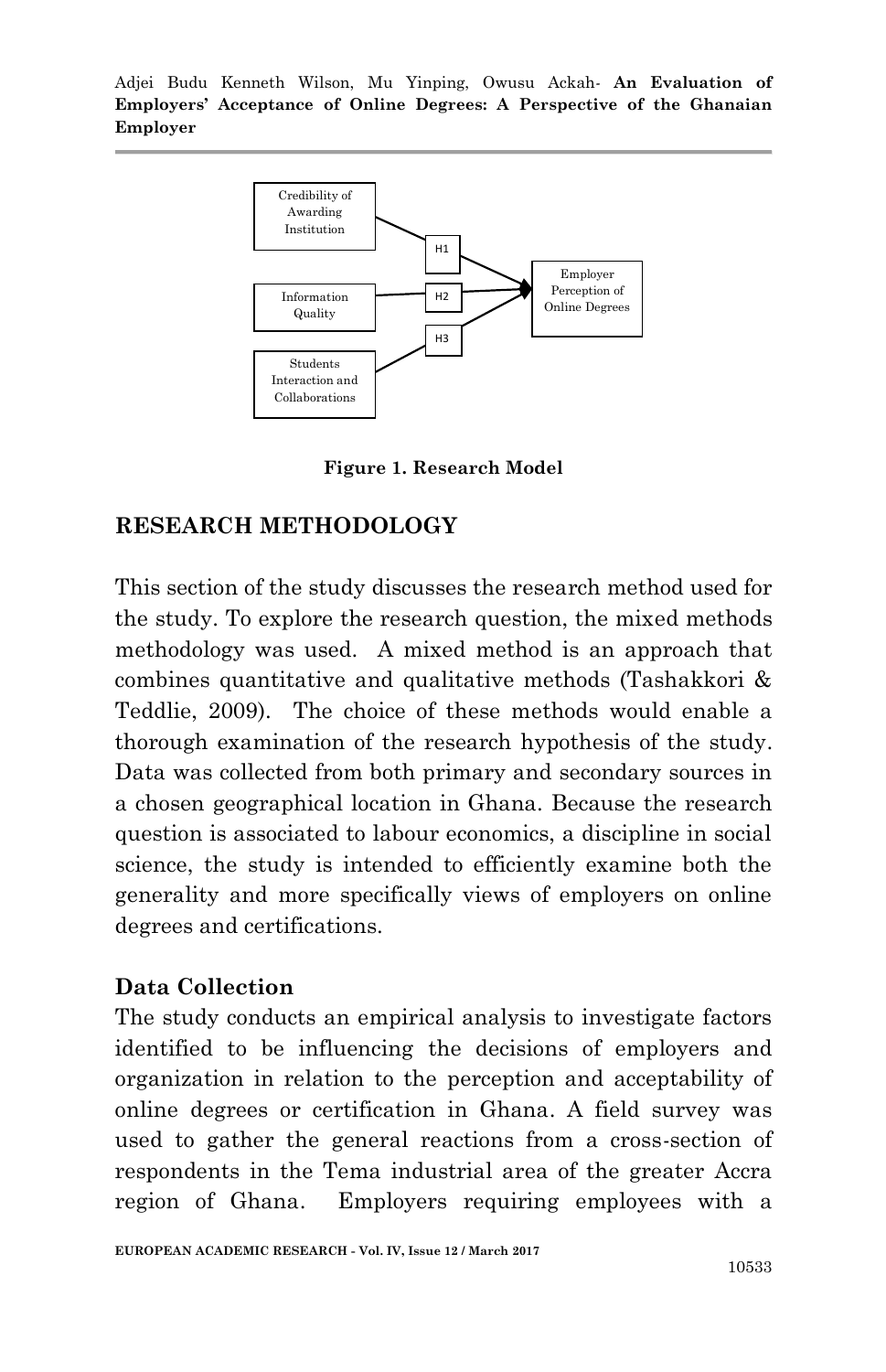bachelor's degree were the population of interest for the study. This included HR managers, human resources personnel, and job recruiters from divers sectors of the Ghanaian economy. The criterion for involvement or participating in the survey was direct participation engaging and employing new employees or promoting existing employees for jobs that required a bachelor's degree. Direct participation in this context was reviewing resumes or job applications, short-listing for interviews, interviewing, short-listing for examinations or tests, marking examinations or tests, making recommendations for selection, or making final decisions on hiring or promoting employees. Partaking in any of the above activities qualified a person to be part of the study. The study selected participants based on availability and convenience (Henry, 2009), as well as through personal referral, snowball method.

The reason behind the selection of the above mentioned category of individuals as respondents is due to the fact that these individuals happen to be the first point of call for employee search and employment. In order to collect the relevant data, initial contact was made with managers of firms through an electronic mail in September 2016. The content of the email explains the objective and significance of this study and how it benefits their respective firms. A total of two hundred (200) electronic emails were sent out. After a period of time, we received feedback from one hundred and sixty (160) respondents. Upon receiving the feedback, questionnaires were sent out to these respondents by the researchers. In a period of four (4) months, a total of one hundred and sixty-four (164) complete questionnaires were returned, comprising an 82 percent response rate of the total questionnaire sent out. Accordingly, this suggests that there was a high return rate and also an indication of the enthusiasm of respondents to participate in this study.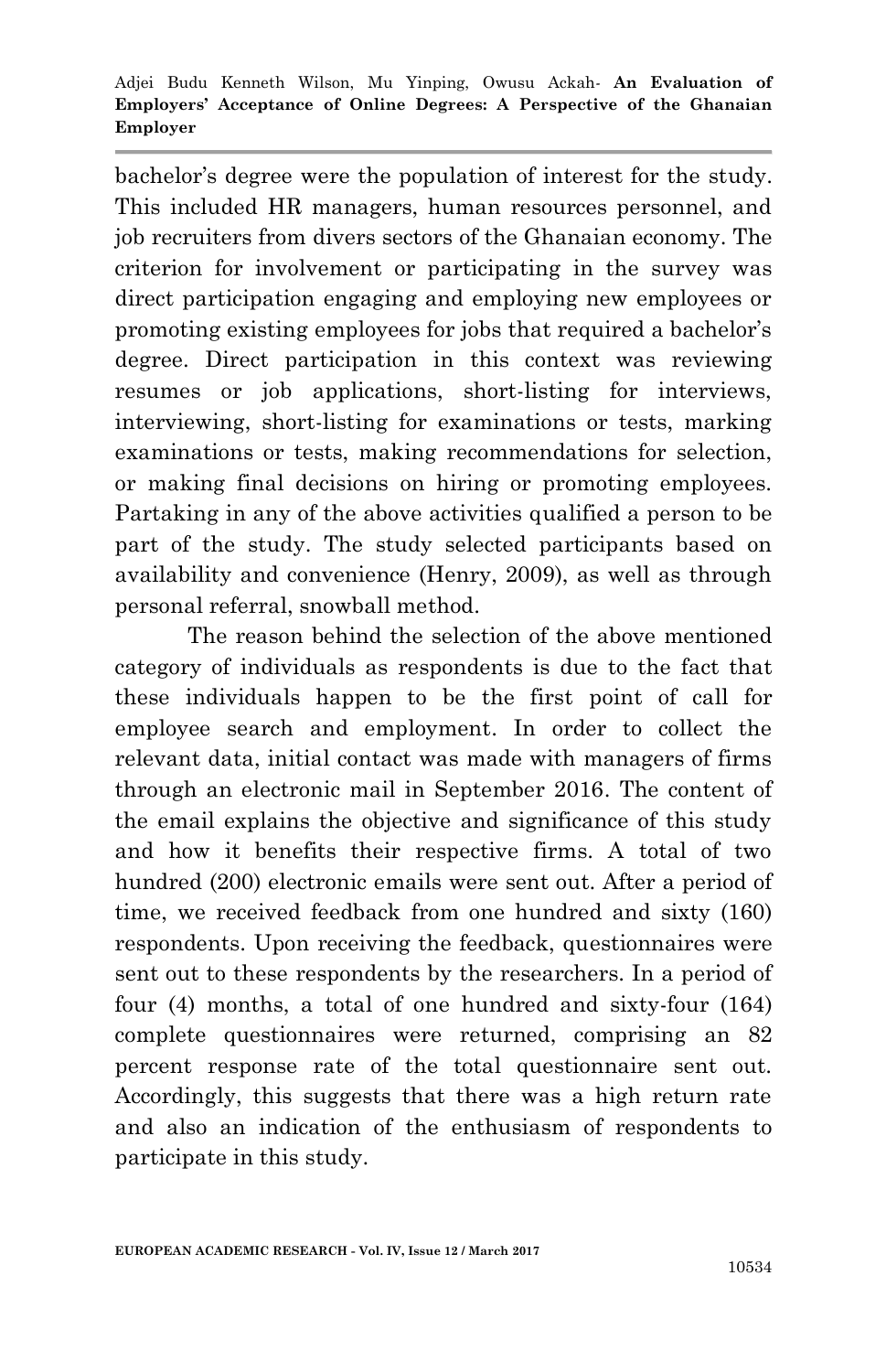#### **DATA ANALYSIS**

Empirical analysis provides the needed statistical value for ascertaining the relationship between the dependent and independent variables. In doing so, Structural equation modeling (SEM), which is a statistical technique for testing and examining causal relationships in collaboration with statistical data and theoretical causal assumptions utilized in this study. This is due to the fact that researchers realise the chances of differentiating between measurement and structural models, therefore, the need to clearly consider measurement error into consideration (Henseler et al, 2009). The partial least square structural equation model (PLS-SEM) approach is adopted to test the stated hypothesis. The choice of partial least square technique is based on its merits over conventional covariancebased structural equation; (a) not requiring a normal data distribution, (b) the minimum sample size must be 10 times the largest number of structural paths directed to a particular construct in the structural model (Chin, et al 2003). In this study, the sample size is 160 respondents consisting of HR managers, human resources personnel, and job recruiters from different sectors of Ghana's economy, therefore, fulfilling this key requirement. In order to conduct the partial least square structural equation model, the study used the SmartPLS statistical software to examine the relationship. Table 1, examines the measurement model in order to assess internal consistency, indicator reliability, convergent validity, and discriminant validity. Subsequently; figure 2, which is the path model test the relationship between the latent variable and dependent variables, and table 2. is the t-statistics adopted to test the hypothesis formulated.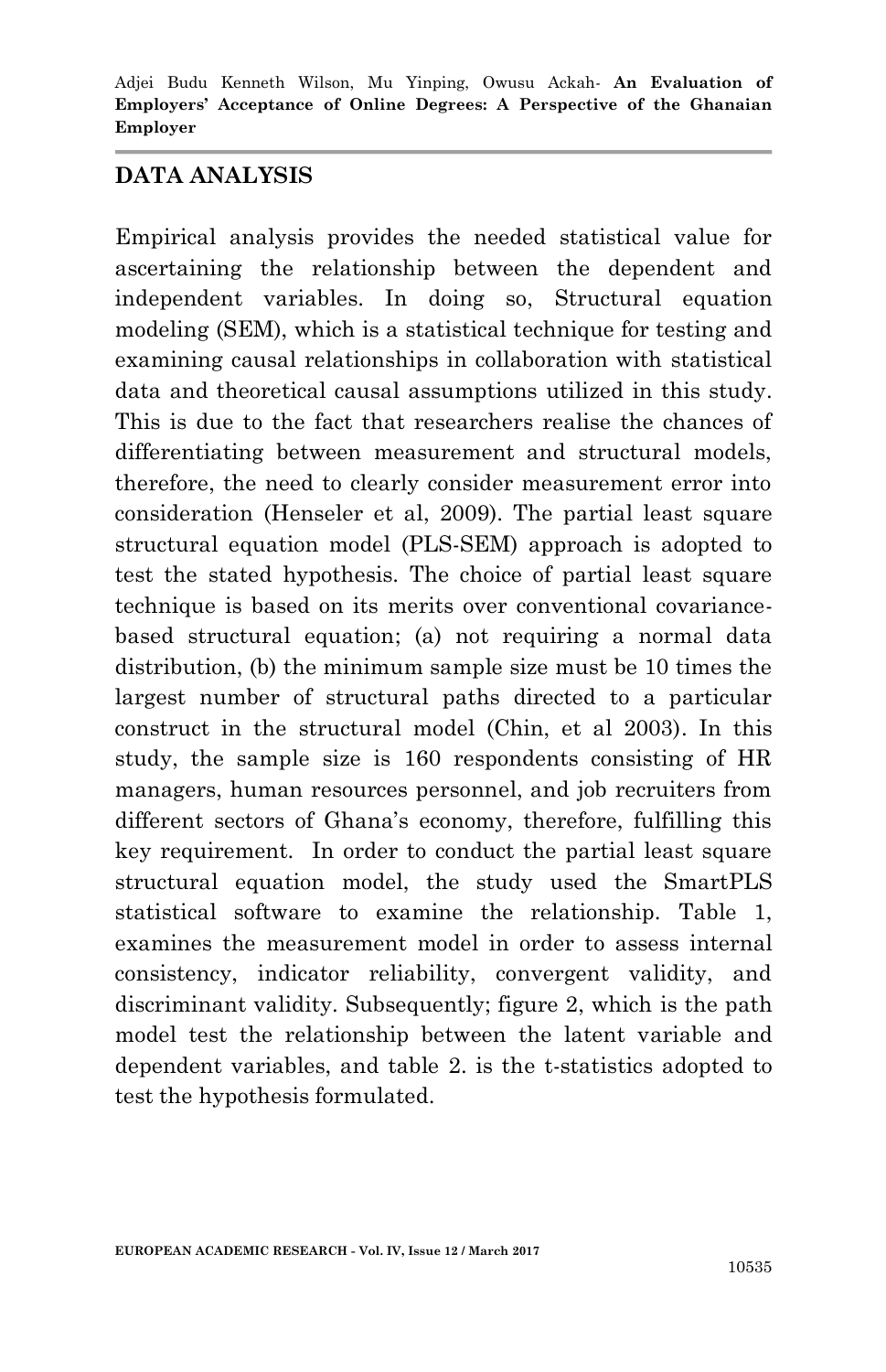| Construct                | Items            | Loadings | Indicator     | Composite   | Cronbach's | AVE   | Discriminant |
|--------------------------|------------------|----------|---------------|-------------|------------|-------|--------------|
|                          |                  |          | Reliabilities | Reliability | Alpha      |       | Validity?    |
| Credibility of           | CAI1             | 0.344    | 0.118         | 0.872       | 0.594      | 0.806 | <b>YES</b>   |
| Awarding                 | CAI <sub>2</sub> | 0.902    | 0.813         |             |            |       |              |
| Institution              | CAI <sub>3</sub> | 0.824    | 0.678         |             |            |       |              |
| (CAI)                    | CAI4             | 0.868    | 0.753         |             |            |       |              |
|                          | CA5              | 0.777    | 0.603         |             |            |       |              |
| Information              | IQ1              | 0.880    | 0.774         | 0.917       | 0.787      | 0.863 | <b>YES</b>   |
| Quality (IQ)             | <b>IQ2</b>       | 0.906    | 0.820         |             |            |       |              |
|                          | IQ <sub>3</sub>  | 0.875    | 0.765         |             |            |       |              |
| Students                 | SIC1             | 0.689    | 0.474         | 0.802       | 0.505      | 0.703 | YES          |
| Interactions and         | SIC <sub>2</sub> | 0.804    | 0.646         |             |            |       |              |
| Collaboration            | SIC <sub>3</sub> | 0.641    | 0.410         |             |            |       |              |
| (SIC)                    | SIC4             | 0.698    | 0.487         |             |            |       |              |
| Employer                 | EPoD1            | 0.774    | 0.599         | 0.839       | 0.835      | 0.713 |              |
| <b>YES</b>               |                  |          |               |             |            |       |              |
| Perception of            | EPoD2            | 0.788    | 0.620         |             |            |       |              |
| Online Degrees<br>(EPoD) | EPoD3            | 0.828    | 0.828         |             |            |       |              |

**Table 1 . Summary of Measurement Scales**

## **Empirical Analysis**

This section of the study presents the empirical findings of the structural equation model performed. The first section presents the demography of the respondents. The second section discusses the reliability and validity of data acquired through the field survey conducted. The reliability and validity test serves as the basis to conduct further analysis such as the path estimation and bootstrap t-statistics to examine the hypothesis of the study.

#### **ASSESSMENT OF THE MEASUREMENT MODEL**

#### **Reliability and Validity**

According to Bhattacherjee (2012), reliability and validity, which are collectively referred to as the "psychometric properties" of measurement scales are the yardsticks in which the precision and adequateness of the measuring procedures of scientific research are assessed and judged. It is therefore essential to test the reliability and validity of data used in examining the formulated hypothesis. Bhattacherjee (2012) further stated that, it's not adequate just to measure social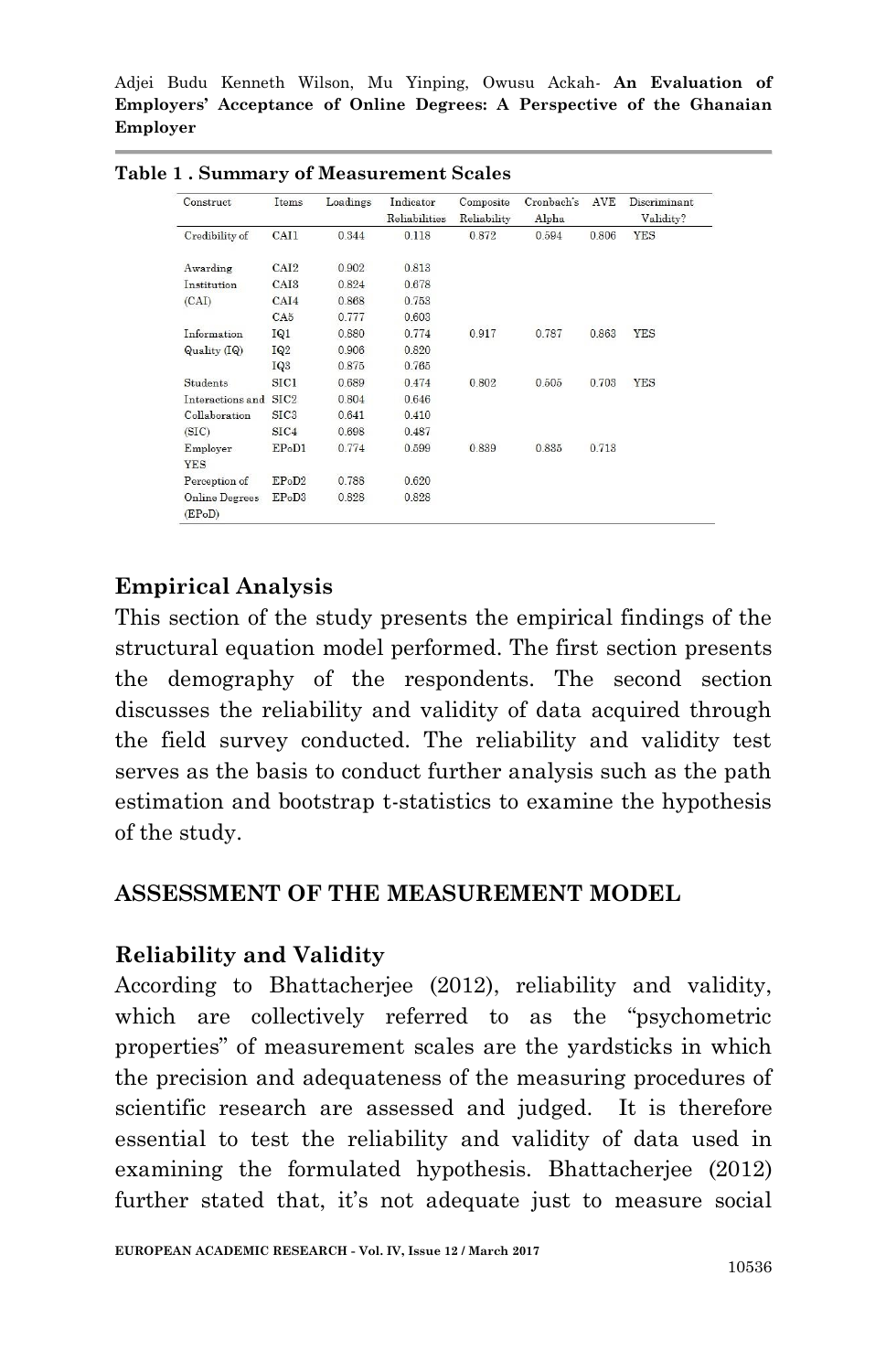science variables or constructs using any scale of the researcher's choice or preference. However, there is the need to ensure that these scales indeed measure the unobservable construct that the study wants to measure, that is, the scale are "valid". Again, there is the need to check that these scales measure the intended variable of construct consistently and precisely, that is, the scales are "reliable". In doing so, the study conducted both composite reliability and discriminant validity test. Table 1 predicts that item reliability is above 0.70 (Hair et al., 2013). This means that all items are equally reliable and shows discriminant validity and exhibits discriminant validity and convergent validity. It further shows that all items converse and share the high proportion of variance. In order words, the constructs explain more than 50% of the variance of their indicators.

The validity shows that each is imperially difficult from other construct, indicating that each indicator is associated with only one construct. The Fornell-Larcker Criterion is used to authenticate the constructs by relating the square of the Average Variance Extracted (AVE) with the outcome of the latent variable correlation to access the discriminant validity (Fornell & Larcker, 1981). The rationale behind this criterion is that a construct share more with its associated indicators than with any other constructs. An AVE value of at least 0.500 shows that a construct is averagely able to expound more than 50% of the variance of its indicators thus must be deemed to exhibit enough convergent validity (Fornell & Larcker, 1981). Table 2 depicts that assessment, by showing that the entire construct in the model are validated, therefore, scales of different or divers constructs differ from each other. Consequently, the measurement model is reliable and all the items have convergent validity; hence, the latent variables of the model; that is, credibility of awarding institution, information quality, students interactions and collaborations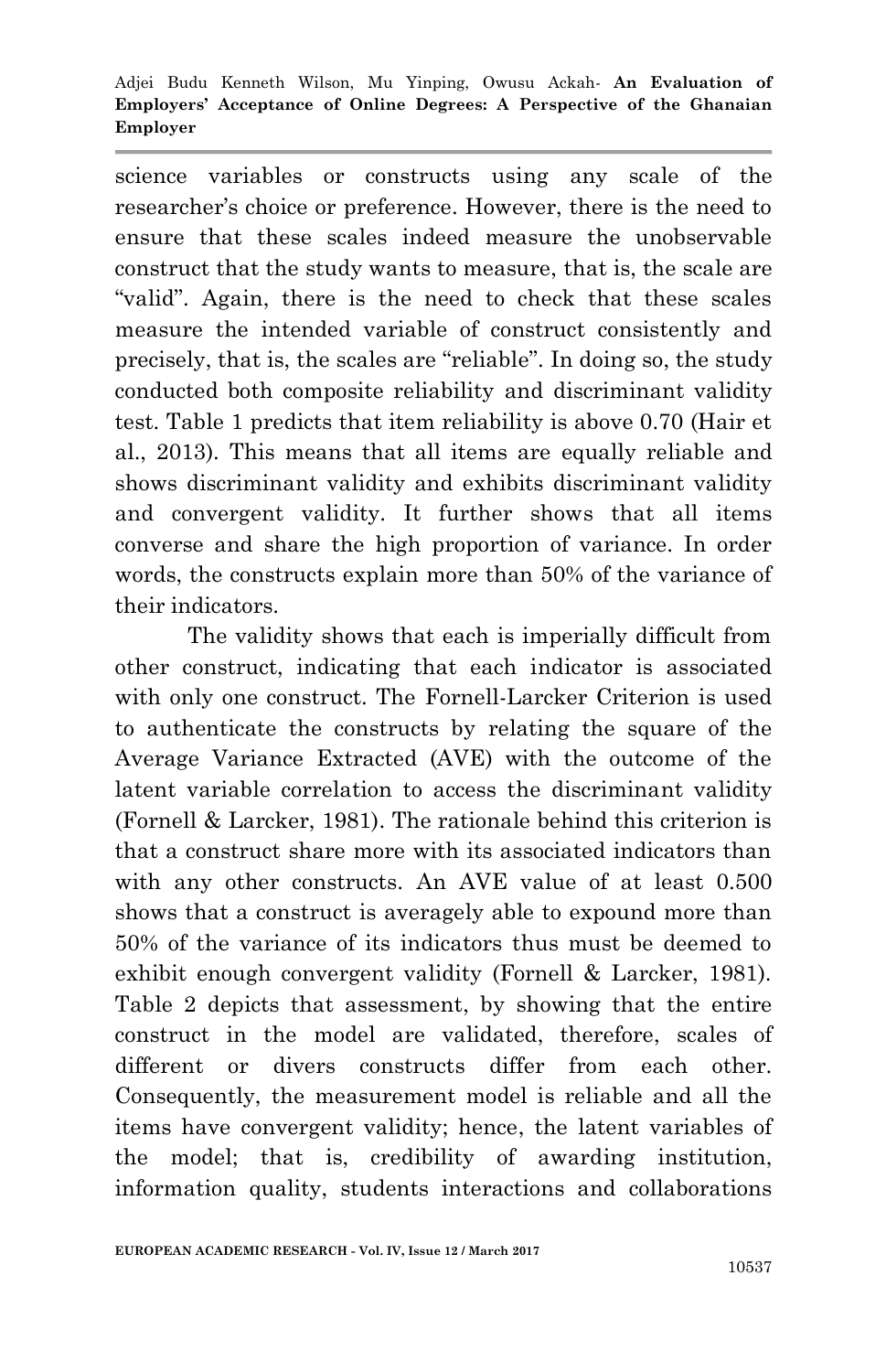and employer perception of online degrees and appropriately represented by all the questionnaire items, confirming the reliability and validity of the measurement model by PLS.

|  | Table 2: Fornell-Larcker Criterion Analysis for Checking |  |  |
|--|----------------------------------------------------------|--|--|
|  | Discriminant Validity                                    |  |  |

| Variables                  | Credibility of | Employer       | Information | Students         |
|----------------------------|----------------|----------------|-------------|------------------|
|                            | Awarding       | Perception of  | Quality     | Interactions and |
|                            | Institution    | Online Degrees |             | Collaborations   |
| of<br>Credibility          |                |                |             |                  |
| Awarding                   | 0.771          |                |             |                  |
| Institution                |                |                |             |                  |
| <b>Employer Perception</b> |                |                |             |                  |
| of Online Degrees          | 0.700          | 0.797          |             |                  |
| <b>Information Quality</b> | 0.764          | 0.682          | 0.887       |                  |
| Students                   |                |                |             |                  |
| and<br>Interactions        | 0.698          | 0.585          | 0.621       | 0.710            |
| Collaborations             |                |                |             |                  |

#### **Figure 1: Path Estimation Result**



#### **Assessment of the Structural Model**

In this section of the study, we present the result of the path analysis conducted to examine the empirical relationship between the various independent variables and the dependent variable. In order to understand the relationship between these set of variables, the path coefficient is used as the unit of measurement. In addition, the R-square value is used to examine the collective impact of degree awarding institutional credibility, information quality and actor interaction on employer perception of online degrees or certifications. This is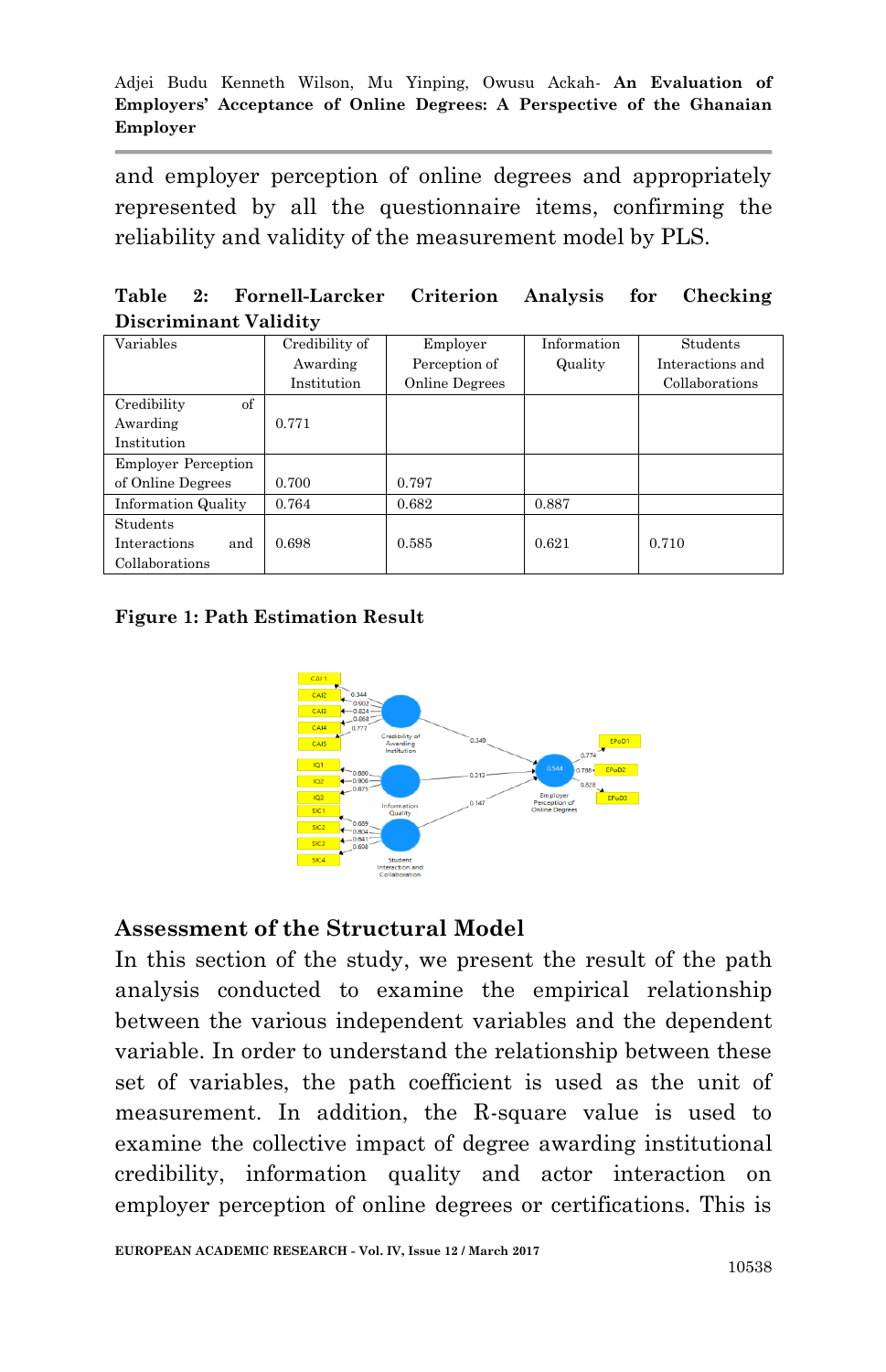indented to help us predict what factors influences employers perception of degrees that are earned through E-learning programs or online learning, and what factors that influences an employer's decision to accept an online degree or certification.

According to the path estimation result in figure 1 above, the latent variables examined to some extent influences the employer acceptability of online certification and E-learning mode of educational delivery as a whole. The r-square obtained is 0.544; slightly higher than the accepted threshold of 0.5 proposed by (Bhattacherjee, 2012). This indicates the percentage variance of the study as well as specifying the predictive power of the model. Although creditability of degree awarding institution, information quality, and actor interactions serve as enablers for employer perception and acceptability of online degrees and certifications, it can be seen from the path coefficient that each variable had a distinct relationship with employers' perception, thus, offering the highest value of 0.349. The second impact factor or effect on the latent variable is information quality. This is depicted from the path coefficient between information quality construct and employer perception of online degrees construct, with a path coefficient of 0.313. Student's interactions and collaboration had the lowest path coefficient; that is, 0.147.

# **HYPOTHESIS AND DISCUSSION**

Two of the hypotheses are empirically supported by employer perception of online degrees. The rejection or acceptance of the hypothesis was conducted through PLS bootstrapping to obtain the t-statistics. The bootstrap is a demonstration of nonparametric method for assessing the precision of PLs estimates. It gives a random sample of data as a substitute for the population and resamples from an indeterminate number of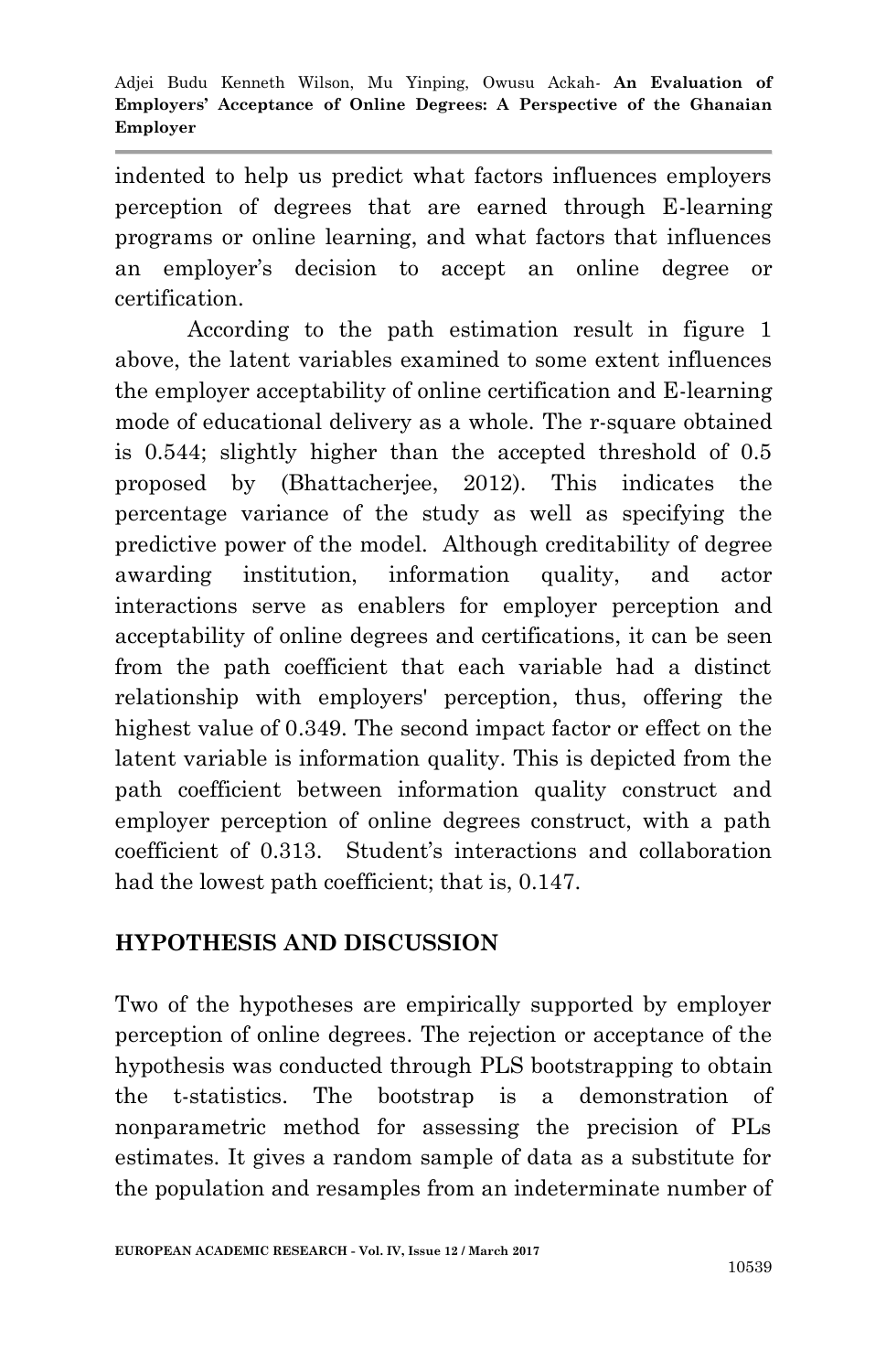times to generate sample bootstrap estimates and standard error **(cite)**

A threshold of 1.96 or more is set as the benchmark to either accept or reject a particular hypothesis. This is going to form the basis or foundation for which the discourse on the findings of this studies going to be based.

**Table 3: T-test** 

|                                                | Original | Sample | Standard  | T-                    | Р.     |
|------------------------------------------------|----------|--------|-----------|-----------------------|--------|
|                                                | sample   | Mean   | Deviation | Statistics(IO/STDEVI) | Values |
| Credibility of Awarding                        | 0.349    | 0.346  | 0.110     | 3.170                 | 0.002  |
| Institution                                    |          |        |           |                       |        |
| Employer Perception of                         | 0.313    | 0.307  | 0.114     | 2.750                 | 0.006  |
| Online Degrees                                 |          |        |           |                       |        |
| Students<br>Interactions<br>and Collaborations | 0.147    | 0.147  | 0.098     | 1.496                 | 0.135  |

**Table 4: Hypothesis**

| Variables                                                      | T-test value |               |
|----------------------------------------------------------------|--------------|---------------|
| Credibility of Awarding Institution $\rightarrow$ Employer     | 3.170        | Supported     |
| Perception of Online Degrees                                   |              |               |
| Information Quality $\rightarrow$ Employer Perception of 2.750 |              | Supported     |
| Online Degrees                                                 |              |               |
| <b>Students</b><br>and Collaborations<br>Interactions          | 1.496        | Not Supported |
| <b>Employer Perception of Online Degrees</b>                   |              |               |

# **DISCUSSION**

An analysis of the results above suggests that employers are particularly concerned about the reputation and pedigree of the institution offering online courses and the subsequent award of a degree. In assessing the credibility of the institution, employers looks at it accreditation status as the first step to identify if a particular institution conforms with laid down requirements such as legal status, human resource among others. The rationale being that institution that follows rules and regulations has a high probability or the propensity of producing capable human resource or workforce that is disciplined, professional and capable of increasing productivity.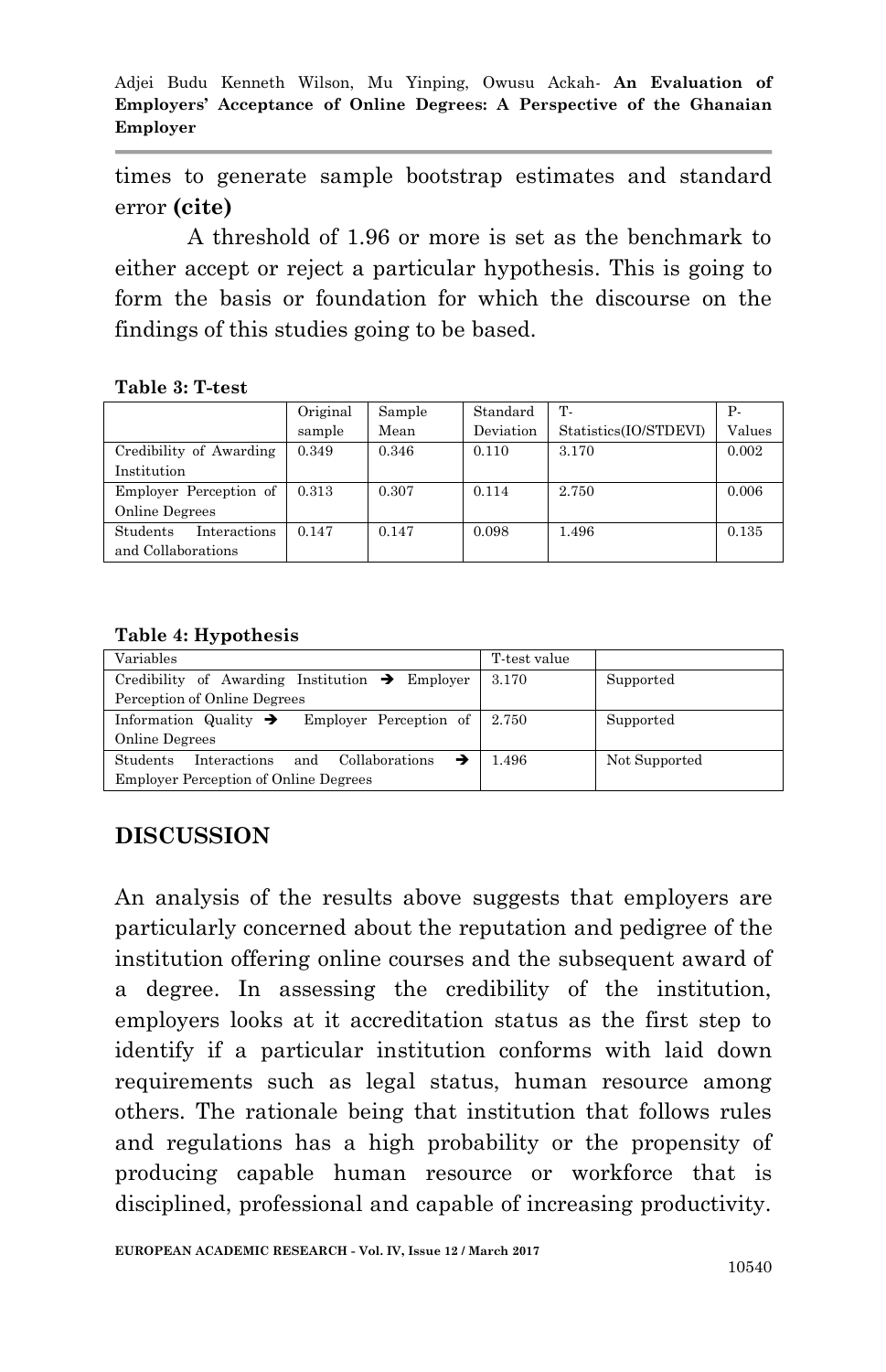This is synonymous to the findings of Shelton (2008), whose focus was to evaluate of quality online programs by reviewing 13 different articles and studies on quality evaluation of online education programs. His study revealed that institutional commitment, support, and leadership was the most cited when determining the standards for online programs and degrees. Adams (2015) also provided evidence to the effect that the credibility of the institution where the degree is earned would determine its acceptability. In other words, a good brand name and adhering to institutional and industrial sector norms, rules and regulation earns positive marks in the mind of the employer, therefore, leading to the acceptance of certification from such institutions. Consequently, employers consider the credibility of an online degree awarding institution as more significant, as compared to other factors such as information quality and student's interactions and collaborations.

This is contrary to other studies that viewed information quality and learner or students interactions as a critical determinant in relation to the acceptance electronic learning and its outcomes (e.g. Chen, 2010; Cheng, 2012; Ramayaha & Leeb, 2012 Wang & Chiu, 2011). Thus, this findings also differing from (Adams, et al., 2012; Karl & Peluchette, 2013), who believed that one of the major worry of employers as far as their acceptance of online degrees is was concerned, was the perceived lack of learner interactivity.

This study is of the firm belief that there is being a gradual departure of the perceived lack of individual and social interactivity that is associated with E-learning or degrees that are awarded through online mode of learning. This can be explained by the improvement in the utilization and application of ICT tools in most E-learning environments, as well as the conscious efforts to improve and increase teamwork in online learning environments over more recent years. Online learning institutions are providing an enabling environment that fosters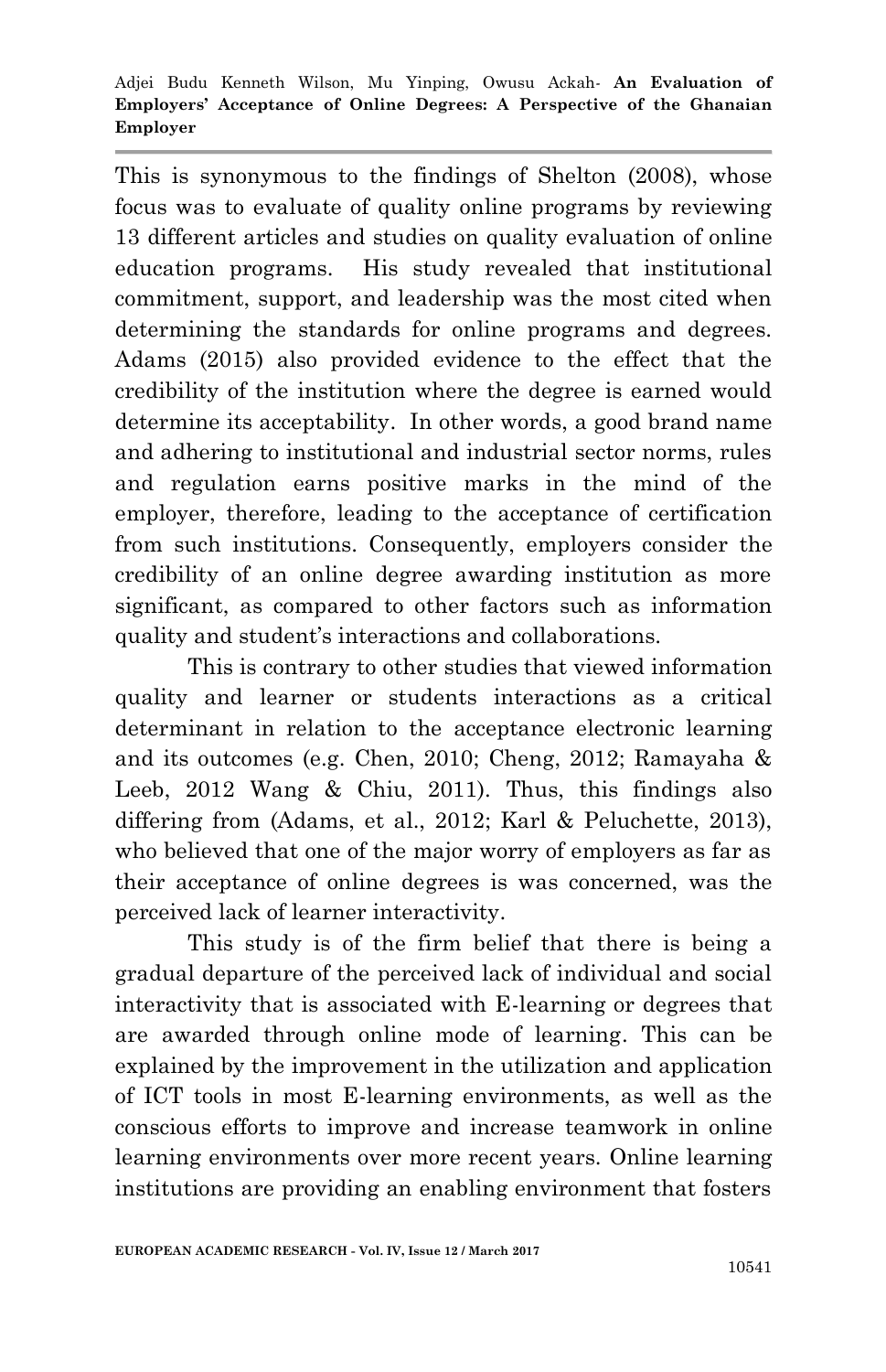interaction, such integrating into their various curriculums, student industrial attachment placements. Since online programs are generally professional or vocational in nature, students ought to spend some time-off their study on placement activities in related or affiliated professional organizations. Through this form of industrial attachment, an opportunity is created for students to gain practical or firsthand experience in their field of study, thus providing opportunities for interactions and connectivity of an online program.

The study examines what factors influences employers' decision to accept online certification. The rationale behind this research emanates from the growing number of individuals seeking placement onto E-learning or online degree programs in recent times due to the improvement in information communication technology (ICT. Although, studies have been conducted on E-learning adoption and implementation, a significant number of these literature emphasizes on the factors that influence the decision of individuals to sign up or enroll in these E-learning or online degree program, ignoring the concerns and perception from industry players such as employers, who happens to be at the receiving end of the value chain of this educational instructional delivery. The findings of this study suggest that the credibility of the awarding institution is of much significance if employers will accept any form of online degree or certification. This suggests that it is incumbent on individuals that plan to enroll in E-learning or online degree programs enroll in reputable institutions that are deemed credible. This call for concerted efforts from all stakeholders to ensure that the needs and desires of employers are fulfilled, through the process of designing E-learning and online program curriculums goes to transform the employability of their graduates. Consequently, the finding of this study is expected aid instructors as well as higher education providers in structuring degree programs that will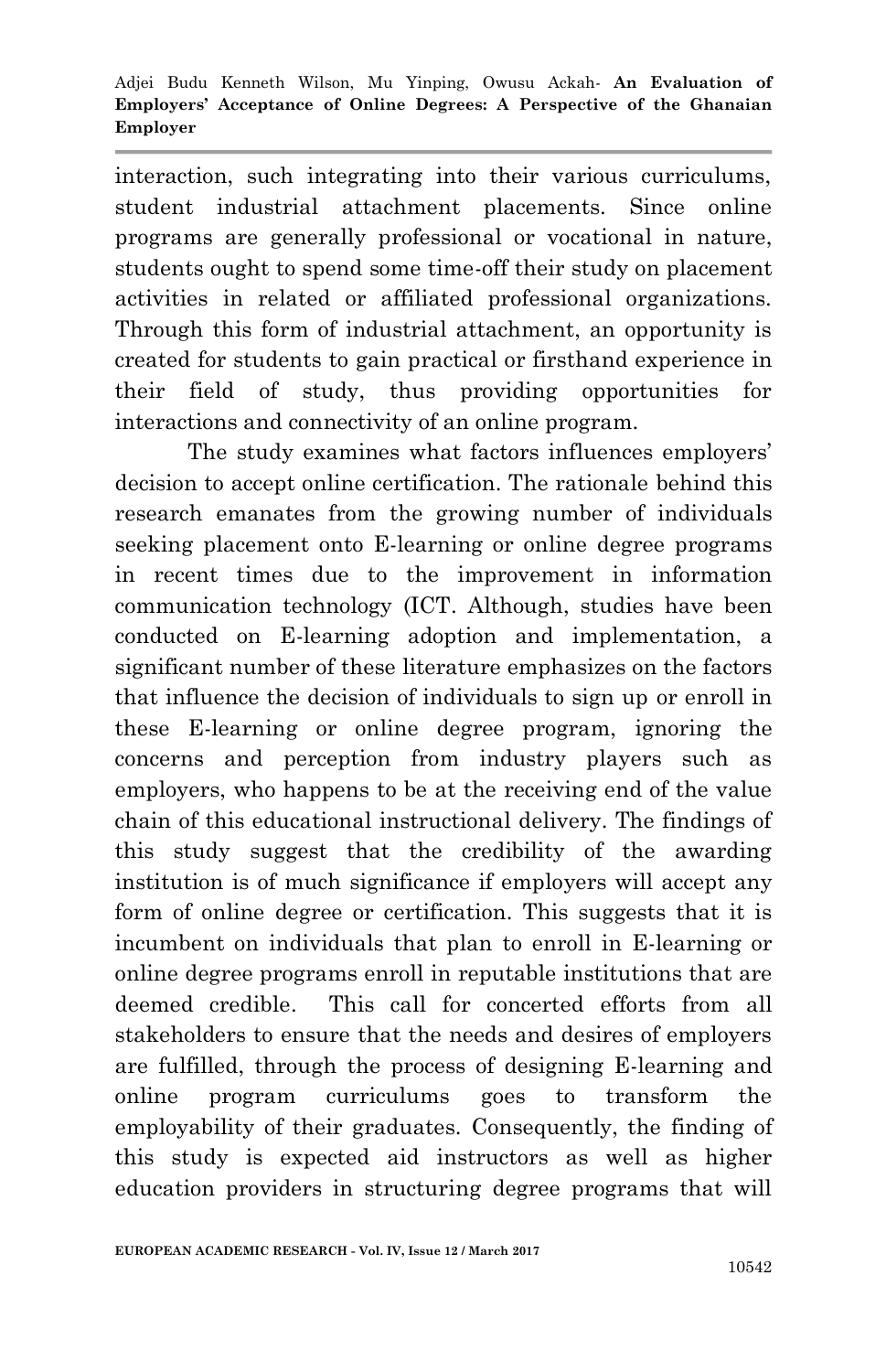guarantee graduates enough and successful employment opportunities after their studies.

However, it is important to note that the result of this study might differ from the perception of other key stakeholders, such as, prospective higher education students' readiness to enroll in E-learning programs or degrees that are offered online. Therefore, willingness and preparedness of prospective students to enroll in online degree programs is another research topic that merits further investigations.

### **REFERENCES**

- 1. Adams, J. (2008). Understanding the Factors Limiting the Acceptability of Online Courses and Degrees. International Journal on E-Learning, 7(4), 573-587. Chesapeake, VA: Association for the Advancement of Computing in Education (AACE). Retrieved April 7, 2016, from https://www.learntechlib.org/p/24314.
- 2. Adams, J., & DeFleur, M. H. (2006). The Acceptability of Online Degrees Earned as a Credential for Obtaining Employment. Communication Education, 55(1), 32-45.
- 3. Adams, J., DeFleur, M., & Heald, G. (2007). The acceptability of online degrees in the health professions. Communication Education. 56:3. Retrieved from http://pilotmedia.com/adams/xPDF/HealthHiring\_comme d.pdf
- 4. Adams, J., Lee, S. & Cortese, J. (2012). The Acceptability of Online Degrees: Principals and Hiring Practices in Secondary Schools. Contemporary Issues in Technology and Teacher Education, 12(4), 408-422. AACE. Retrieved August 4, 2013 from http://www.editlib.org/p/38477.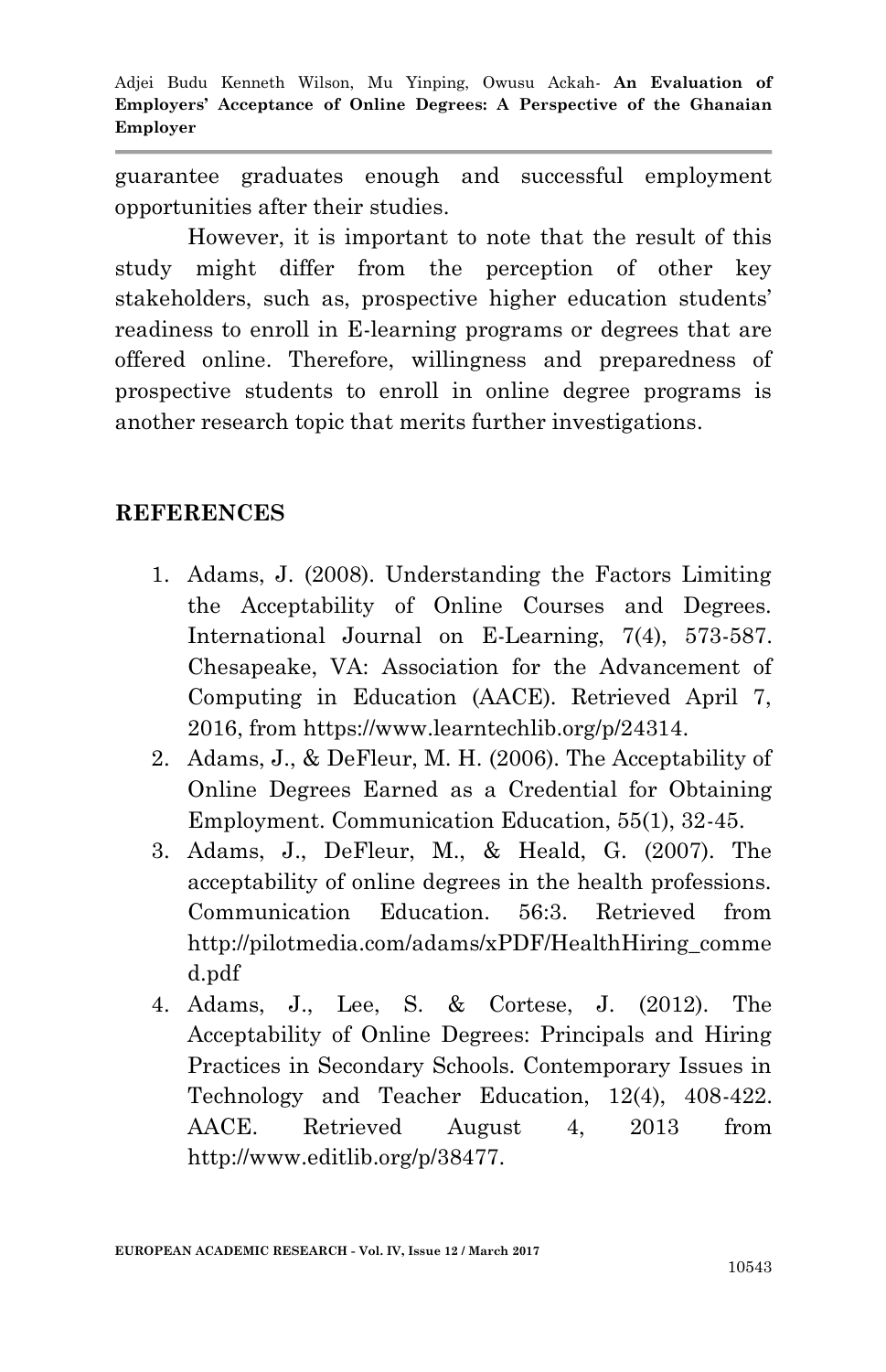- 5. Agarwal, A. (2009). Web 3.0 concepts explained in plain English. Retrieved fromttp://www.labnol.org/Internet/web-3-conceptsexplained/8908/
- 6. Al-Furaydi, A. A. (2013). Measuring E-Learning Readiness among EFL Teachers in Intermediate Public Schools in Saudi Arabia. English Language Teaching 6 (7) 110-121
- 7. Anderson, T. (2008). Teaching in an Online Learning Context. In T. Anderson (Ed.), The theory and practice of online learning (2nd ed.) Edmonton, AB: AU Press.
- 8. Baily J., S., & Flegle D., B., A., (2012). Online Journal of Distance Learning Administration, Volume XV, Number II, Summer 2012 University of West Georgia, Distance Education Center
- 9. Barr, B., & Miller, S. (2013). Higher Education: The online teaching and learning experience. Online Submission ERIC (ED543912)
- 10. Bates A.W. (2001). National Strategies for Elearning in Post-secondary Education and Training. Paris: International Institute for Educational Planning, UNESCO.
- 11. Berg, Gary A. (2002). Why distance learning? Higher education administrative practices. Westprot Conneticate: Praeger Publishers.
- 12. Bernardo, V., Ramos, M. P., Plapler, H., Francisco, L., de Figueiredo, P., Nader, H. B., et al. (2004). Web-based learning in undergraduate medical education: development and assessment of an online course on experimental surgery. International Journal of Medical Informatics, 73, 731-42.
- 13. Bhattacherjee, A., "Social Science Research: Principles, Methods, and Practices" (2012). USF Tampa Bay Open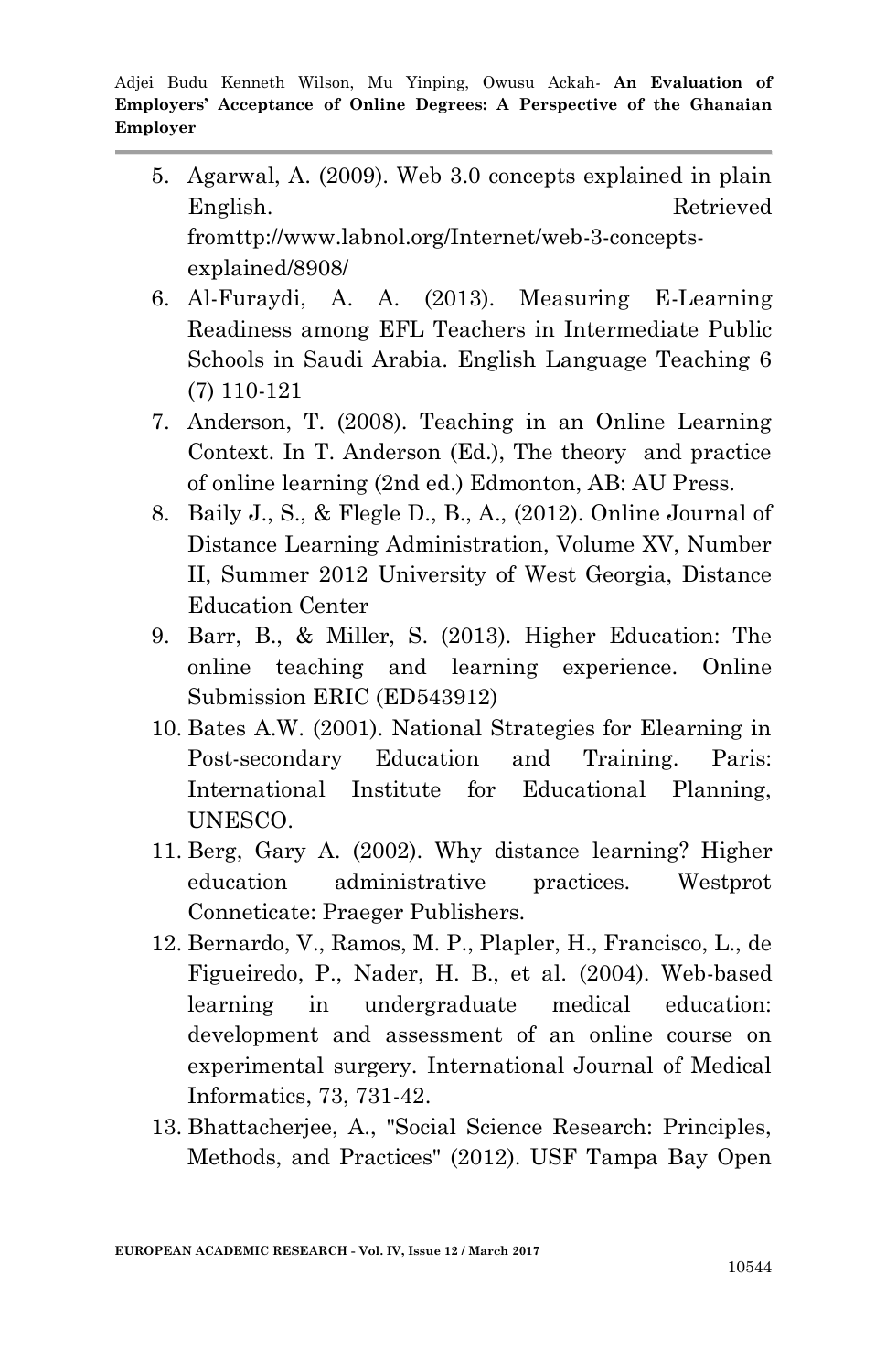Access Textbooks Collection. Book 3. [http://scholarcommons.usf.edu/oa\\_textbooks/3](http://scholarcommons.usf.edu/oa_textbooks/3)

- 14. Campbell, J. (2002). A Critical Appraisal of Participatory Methods in development research. International Journal of Social Research Methodology, 5 (1). 19-29
- 15. Carey, K. and Blatnik, S. (2005), "E-learning and economic development", Turkish Online Journal of Distance Education, Vol. 6 No. 1, pp. 22-33.
- 16. Charging Course: Ten years of Thinking Online Education in the United States http://files.eric.ed.gov/fulltext/ED541571.pdf retrieved: April, 6th 2016
- 17. Chen, H. (2010), "Linking employees' e-learning system use to their overall job outcomes: An empirical study based on the IS success model", Computers & Education, Vol. 55 No. 4, pp. 1628–1639.
- 18. Cheng, Y.Y. (2012), "Effects of quality antecedents on elearning acceptance", Internet Research, Vol. 22 No. 3, pp. 361–390.
- 19. Chin,W. W.,Marcolin, B. L., & Newsted, P. R. (2003). A partial least squares latent variable modeling approach for measuring interaction effects: Results from a Monte Carlo simulation study and an electronic-mail emotion/adoption study. Information Systems Research, 14(2), 189–217.
- 20. Clark, R. C., & Mayer, R. E. (2008). E-learning and the science of instruction. USA: John Willey & Sons.
- 21. Clark, R.C. and Mayer, R.E. (2003), E-learning and the Science of Instruction: Proven Guidelines for Consumers and Designers of Multimedia Learning, Jossey-Bass/Pfeiffer, San Francisco, CA.
- 22. Columbaro, N.L, & Monaghan, C.H, (2009). Employer Perceptions of Online Degrees: A Literature Review.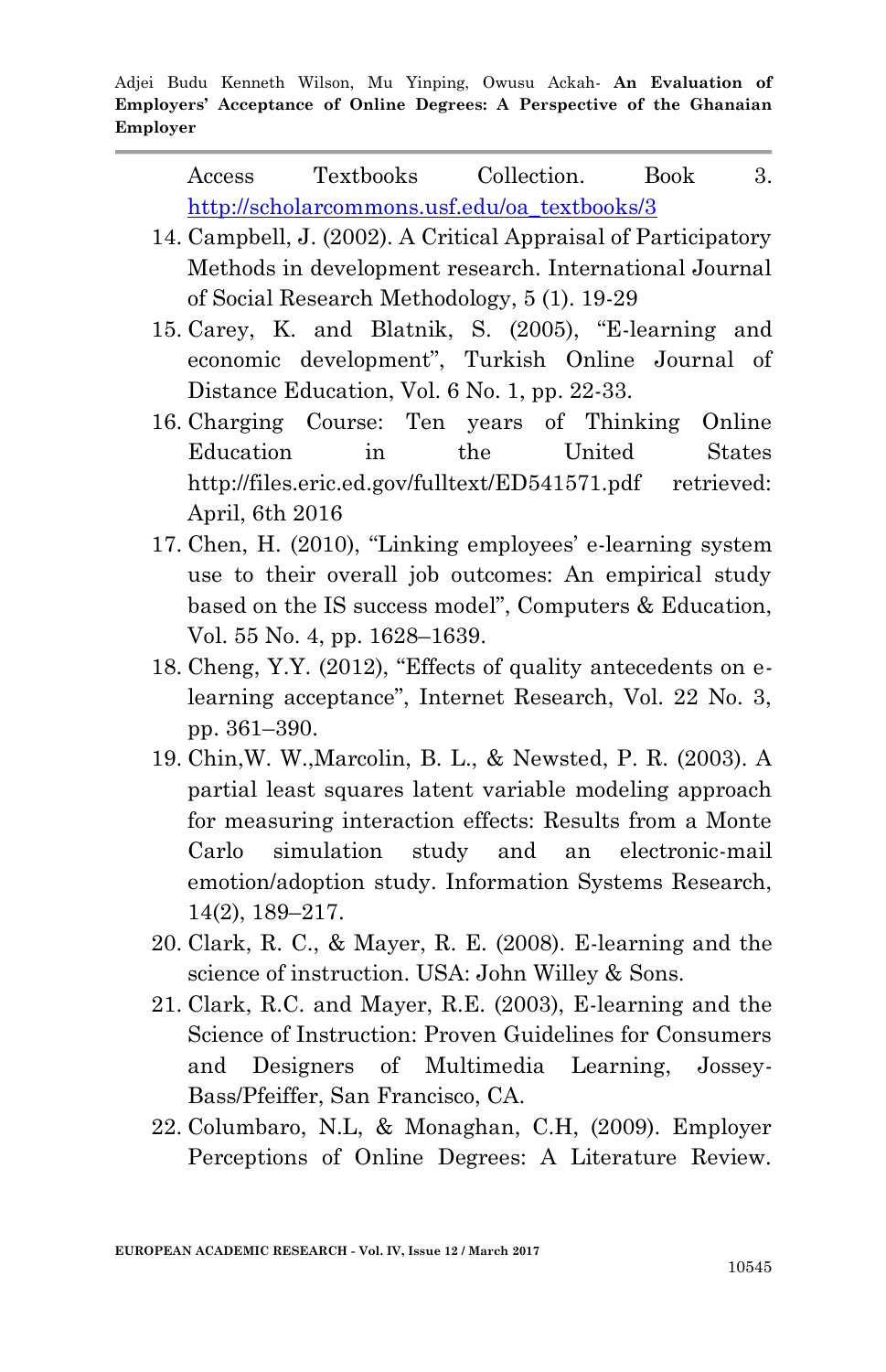Online Journal of Distance Learning Administration, 12(1)

- 23. Conkova M., (2013) Analysis of Perceptions of Conventional and E-Learning Education in Corporate Train: Journal of Competitiveness Vol. 5 (4), pp 73-97
- 24. D. J. Rog (Eds.), Applied social research methods (2nd ed., pp. 283 - 316). Thousand Oaks, CA: Sage Publication Inc.
- 25. D'Aveni, R.A., Dagnino, G.B. and Smith, K.G. (2010), "The age of temporary advantage", Strategic Management Journal, Vol. 31 No. 13, pp. 1371-1385.
- 26. David J Finch Melanie Peacock Nadege Levallet William Foster , (2016),"A dynamic capabilities view of employability", Education + Training, Vol. 58 Iss 1 pp.  $61 - 81$
- 27. Degrees. International Journal On E-Learning, 7(4), 573-587. Adams, J., & DeFleur, M. H. (2005). The acceptability of a doctoral degree earned online as a credential for obtaining a faculty position. American Journal of Distance Education, 19(2), 71-85.
- 28. Dominici, G., & Palumbo, F. (2013). How to build an elearning product: Factors for student/customer satisfaction. Business Horizons, 56(1), 87-96.
- 29. Ferrell, O.C. and Hartline, M. (2011), Marketing Strategy, 5th ed., Southwestern Publishing, Nashville.
- 30. Fornell, C., & Larcker, D. F. (1981). Evaluating structural equation models with unobservable variables and measurement error. Journal of Marketing Research, 39–50.
- 31. Hair, J. F., Jr., Ringle, C. M., & Sarstedt, M. (2013). Partial least squares structural equation modeling: Rigorous applications, better results and higher acceptance. Long Range Planning,  $46(1-2)$ ,  $1-12$ [\(http://doi.org/10.1016/j.lrp.2013.01.001\)](http://doi.org/10.1016/j.lrp.2013.01.001).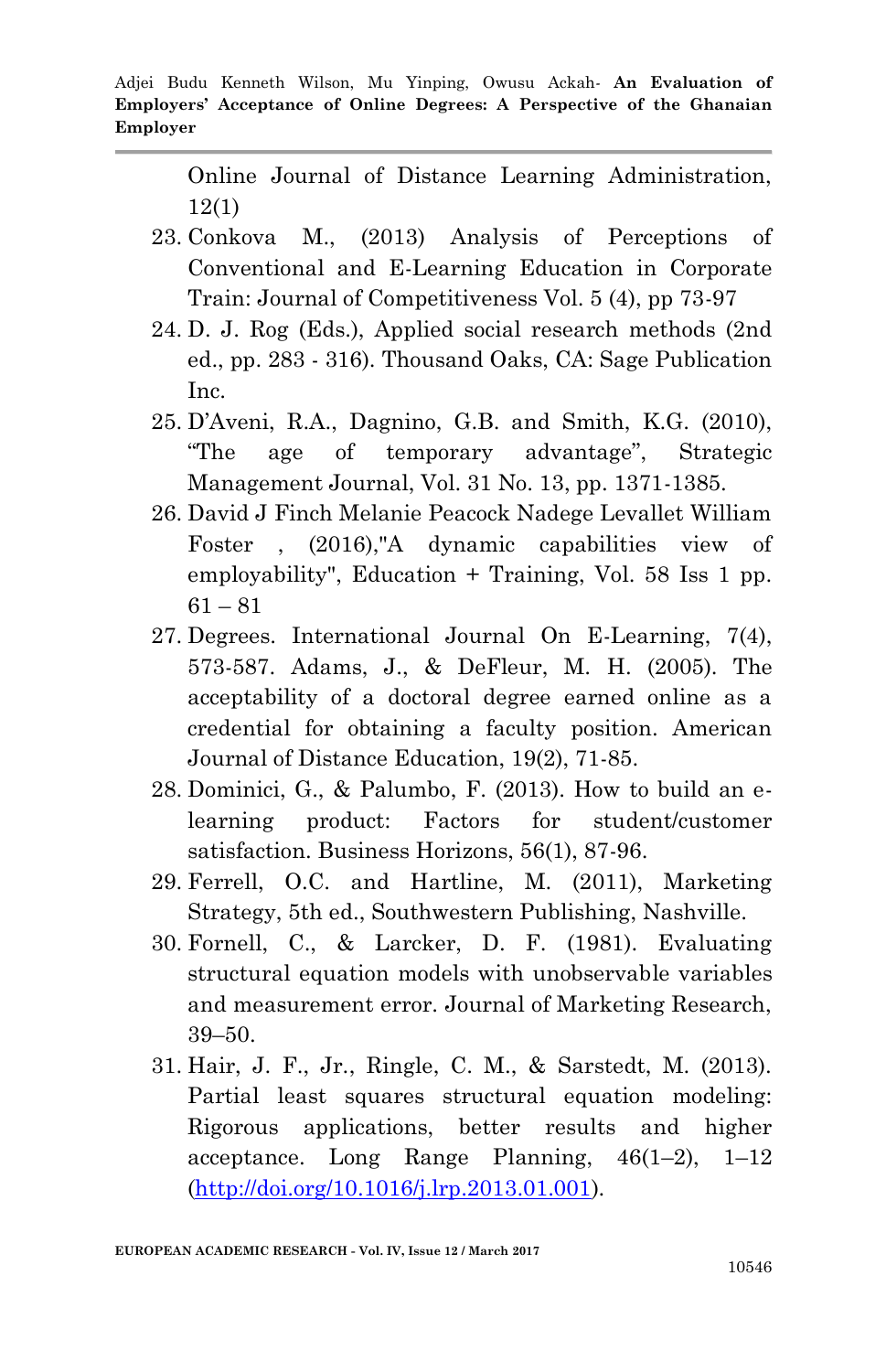- 32. Hair, J. F., Sarstedt J., Hopkins L., & Kuppelwiessr V,. (2014). Partial Least Square Structural Equation Modeling (PLS-SEM). An Emerging Tool in Business Research. European Business Review, 26(2), 106-121
- 33. Hara, N. (2000). Students' distress with a Web-based distance education course: An ethnographic study of participants' experiences. Information, Communication, & Society, 3(4), 557-579.
- 34. Hart Research Associates (2010), Employers' Views On College Learning In The Wake Of The Economic Downturn. A Survey among Employers Conducted On Behalf Of: The Association Of American Colleges And Universities
- 35. Henry, G. T. (2009). Practical sampling. In L. Bickman & D. J. Rog (Eds.), Applied social research methods (2nd ed., pp. 77 - 105). Thousand Oaks, CA: Sage Publication Inc.
- 36. Henseler, J., Ringle, C. M., & Sinkovics, R. R. (2009). The use of partial least squares path
- 37. Howell, S. L., Baker, K., Zuehl, J., & Johansen, J. (2007). Distance education and the six regional accrediting commissions: A comparative analysis. Manuscript (ERIC Document Reproduction Service No. ED495650). Retrieved from http://www.eric.ed.gov/ERICWebPortal/contentdelivery/s ervlet/ERICServlet?accno=ED495650
- 38. Jung, Insung and Latchem, Colin (Eds.) (2012) Quality Assurance and Accreditation in Distance Education and e-Learning: Models, Policies, and Research. NY: Routledge
- 39. Karl, K., & Peluchette, J. (2013). Management Faculty Perceptions of Candidates With Online Doctorates: Why the Stigma?. American Journal of Distance Education, 27(2), 89-99.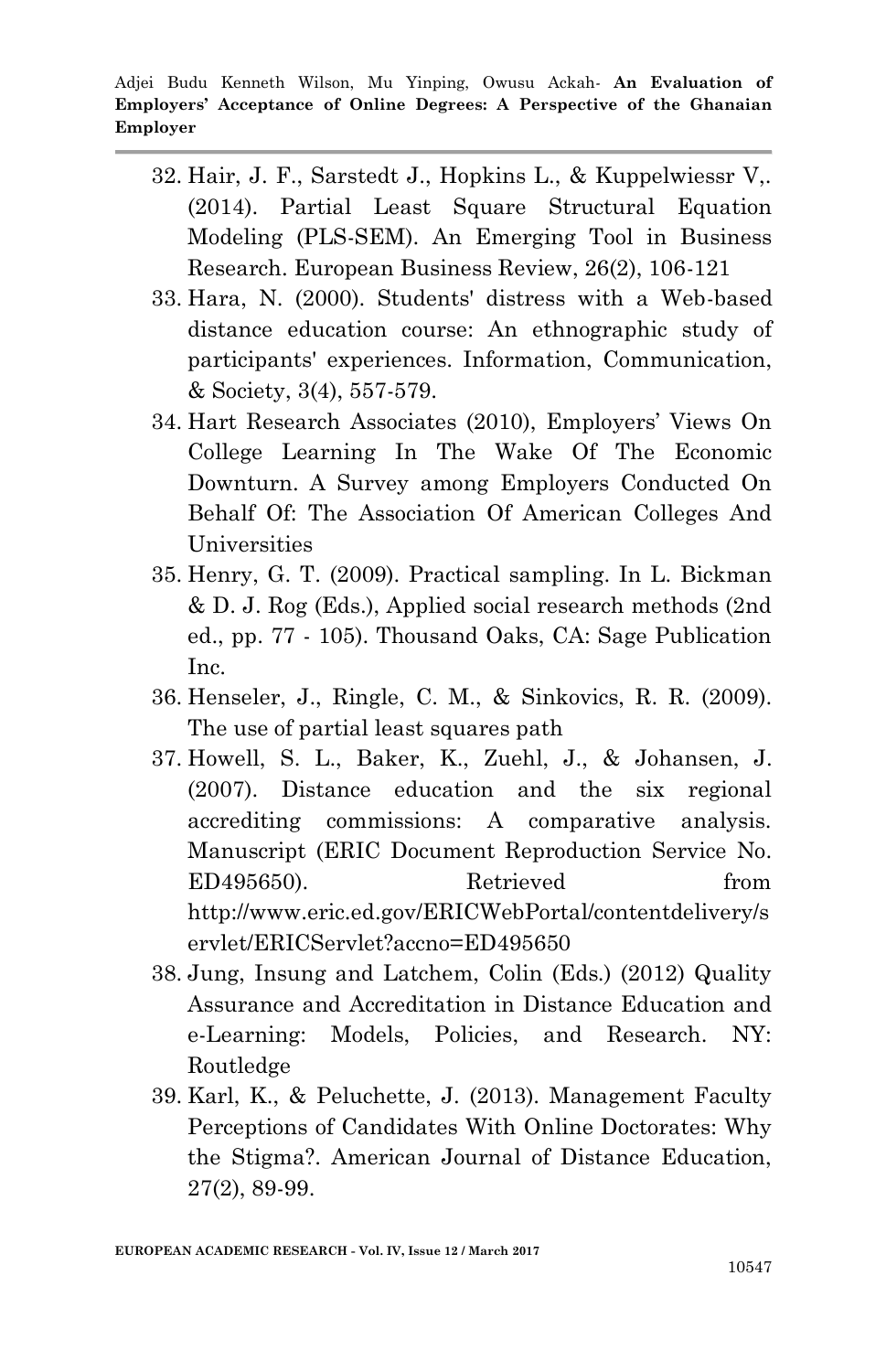- 40. Khan Academy. (2014). About. Retrieved from https://www.khanacademy.org/about
- 41. Lee, M. & McLoughlin, C. (2010). Beyond distance and time constraints: applying social networking tools and Web 2.0 approaches in distance education. In G. Veletsianos (Ed.), Emerging technologies in distance education (pp. 61 - 87). Edmonton, AB: Athabasca University Press
- 42. Machado, C. (2007). Developing an e-readiness model for higher education institutions: Results of a focus group study. British Journal of Educational Technology, 38(1), 72-82.
- 43. Marsh, P. (2014), "The world struggles to keep up with the pace of change in science and technology" Financial Times, June 17, available at [www.ft.com/intl/cms/s/0/b1da2ef0-eccd-11e3-a57e](http://www.ft.com/intl/cms/s/0/b1da2ef0-eccd-11e3-a57e)
- 44. Mihartescu, A. A., Negrut, M. L., & Mazilescu, C. A. (2010). From traditional learning to elearning. Iasi: Univ Tech Gheorghe Asachi Iasi.
- 45. modeling in international marketing (SSRN scholarly paper no. ID 2176454. Rochester,
- 46. Monsters in the making? (2010 July 22). Economist. Retrieved from http://www.economist.com/node/16643333
- 47. Motteram, G., & Forrester, G. (2005). Becoming an online distance learner: What can be learned from students' experiences of induction to distance programmes? Distance Education, 26(3), 281-298.
- 48. NY: Social Science Research Network (Retrieved from) http://papers.ssrn.com/
- 49. Perry, B. & Edwards, M. (2010). Creating a culture of community in the online classroom using artistic pedagogical techniques. In G. Veletsianos (Ed.),